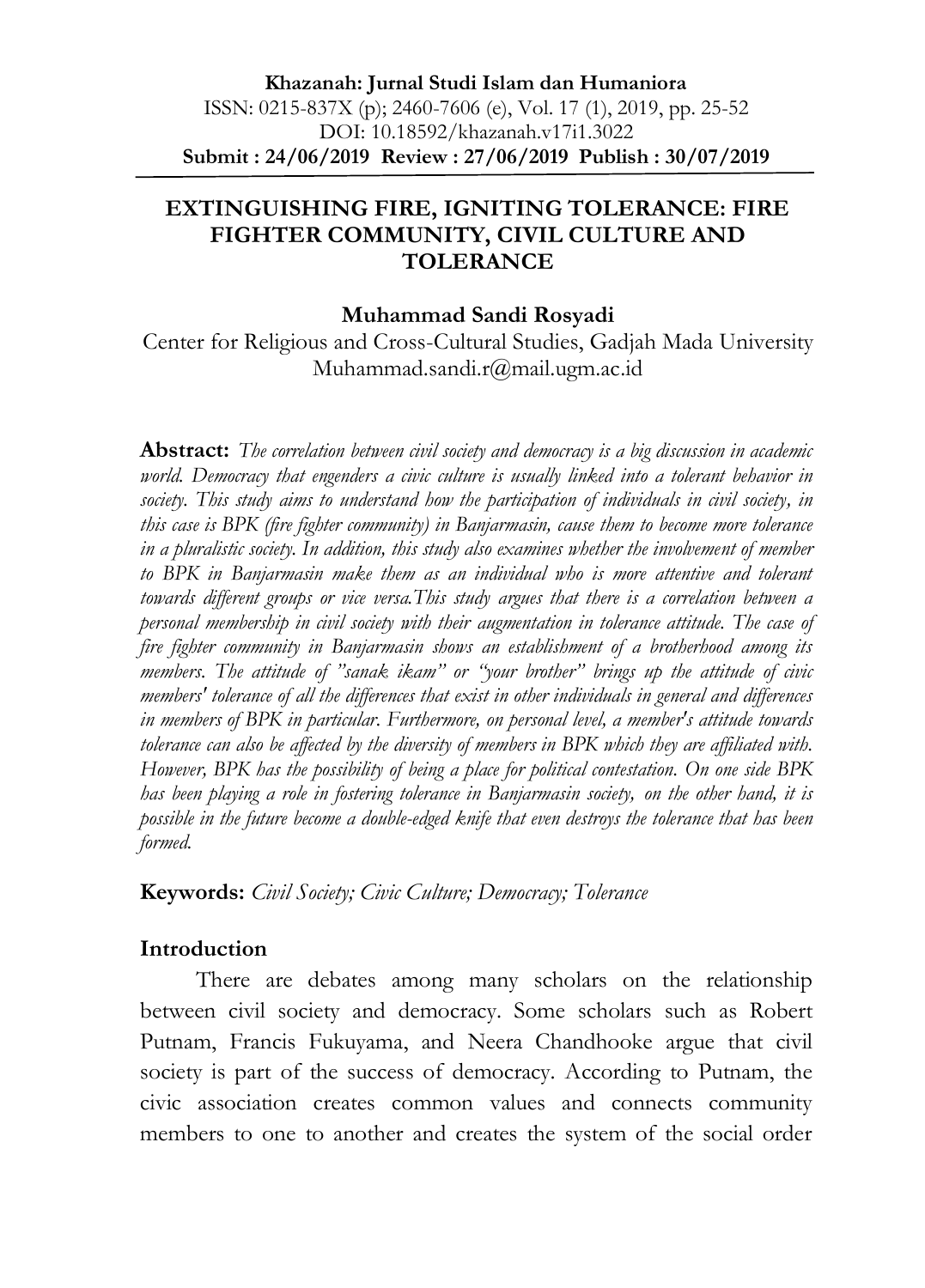required for democracy.<sup>1</sup> Then, Fukuyama argues that only by coming together in a civil association, a weak individual will become stronger. 2 For Chandhooke, civil society has historically been connected with democratic values of participation, accountability and the construction of public discourse through life association which makes civil society so indispensable. 3

On the other side, there are scholars who disagreed with the opinion of the civil society as part of the success of democracy. Instead, they believed that civil society has a role to undermine the democratic State. Joel Migdal believed that the lack of a state can be indicated by the number of community groups that have control over the public directly, and build their own system. <sup>4</sup> This opinion was also supported by Sheri Berman, in accordance with Berman, in the case of Germany in the early of twentieth century shows the weakness of the state's role in addressing the growing civil society at the time. Berman used a term to describe it: "civil society was highly developed but segmented". The failure of the state in controlling these civil associations was used by the Nazi to establish a new political system and oppose the government.<sup>5</sup> Thomas Corothers and William Barndt also showed the critical side of civil society. They believed civil society is very much concerned with private

<sup>1</sup> Robert D. Putnam, Robert Leonardi, and Raffaella Y. Nanetti, *Making Democracy Work: Civic Traditions in Modern Italy* (Princeton University Press, 1994), 167– 75.

<sup>2</sup>Mr Francis Fukuyama, *Social Capital and Civil Society* (International Monetary Fund, 2000), 7.

<sup>3</sup>Neera Chandhoke, "Civil Society," *Development in Practice* 17, no.4 (November, 2018): 609.

<sup>4</sup> Joel S. Migdal, *State and Society: Studying How States and Societies Transform and Constitute One Another* (Cambridge, UK: Cambridge University Press, 2003), 8–9.

<sup>5</sup>Sheri Berman, "Civil Society and the Collapse of the Weimar Republic," *World Politics* 49, no. 3 (1997): 426.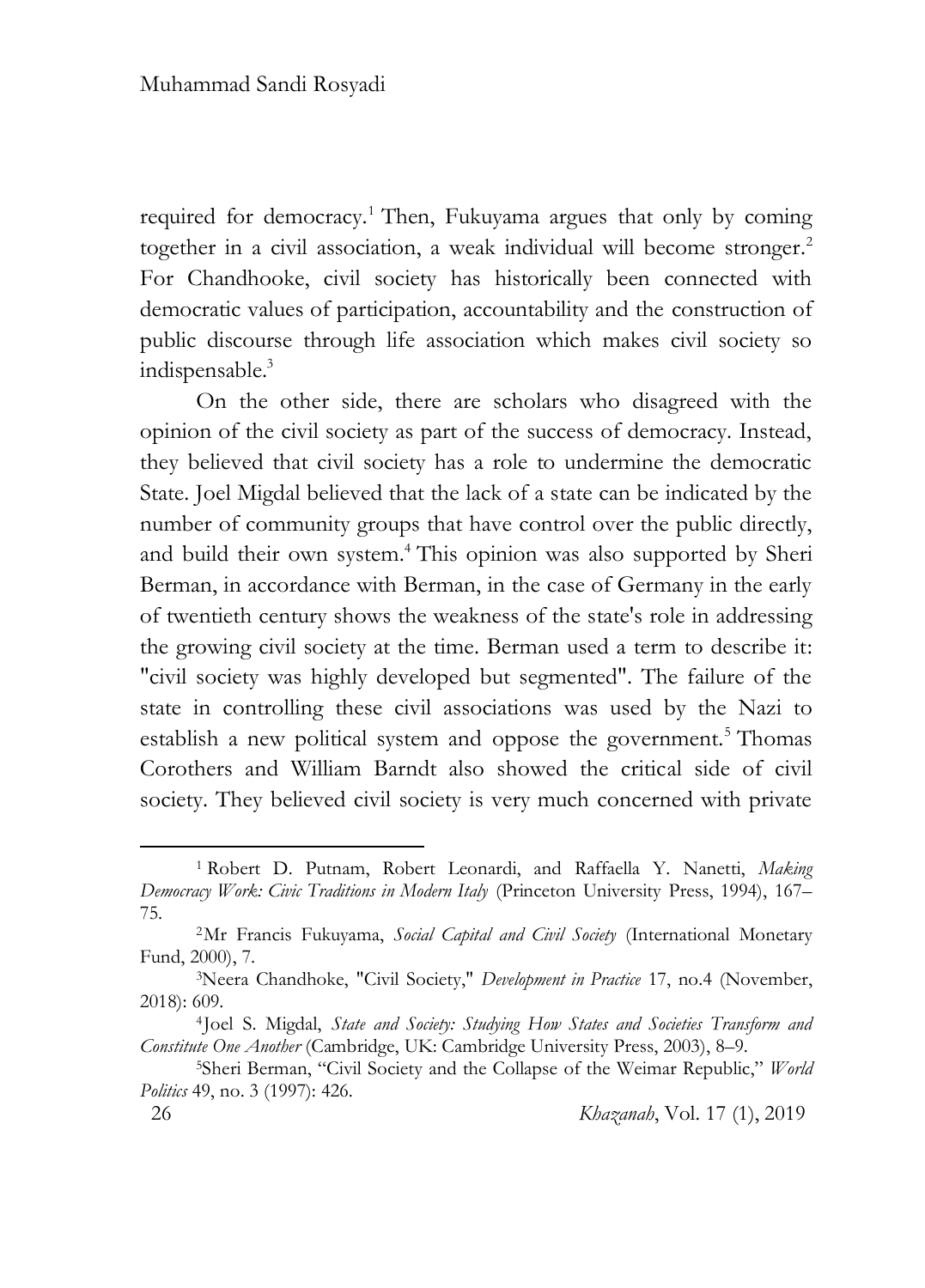economic interest. According to them, civil society is preoccupied with the pursuit of private and frequently parochial and grubby ends.<sup>6</sup>

One of the parts of society that plays an important role in democracy is the role of civil society. Michael Edward describes a civil society in three forms: a public sphere, an ideal form of society, and organization, 7 in which engaged with public matters. As an essential element of democracy, civic society is a place for people to engage in public affairs. Within the context of a plural society like Indonesia, civil society may become a place to engage people who have different religious and cultural background and to prevent escalated violence or conflict.<sup>8</sup>

Interestingly, one form of civil society can be seen in the firefighter community in Banjarmasin as *Barisan Pemadam Kebakaran* (BPK). BPK was started by the initiative a group of people to assist the government in addressing and overcoming the fire disaster in Banjarmasin. In 1966, the first *Barisan Pemadam Kebakaran* (BPK) was established under the name of BPK HIPPINDO and continues to exist until the present time. <sup>9</sup> BPK in Banjarmasin has some characteristics of civil society as described by Larry Diamond, namely: first, as a group that is related to the public than private ends; second, as a group that helps the state or government;

.

<sup>6</sup>Thomas Carothers and William Barndt, "Civil Society," *Foreign Policy* 10, no. 3 (October, 1999): 23. DOI: 10.2307/1149558

<sup>7</sup>Michael Edwards, *Civil Society,* (Malden, USA: Polity Press, 2009), 76.

<sup>8</sup>V. A. Gutorov, "Civil Society and the Theory of Democracy: a View from Intellectual Heritage of the XX-th Century," *RUDN Journal of Political Science*, no. 1 (December 15, 2015): 54.

<sup>9</sup>Achmad Sugianto, "Efektifitas Peran Serta Masyarakat Dalam Pengelolaan Pemadam Kebakaran (BPK) Mandiri Sebagai Fungsi Pelayanan Publik (Objek Studi : Kota Banjarmasin )*"* (Masters, Program Pasca Sarjana Universitas Diponegoro, 2001), 5, http://eprints.undip.ac.id/11895/.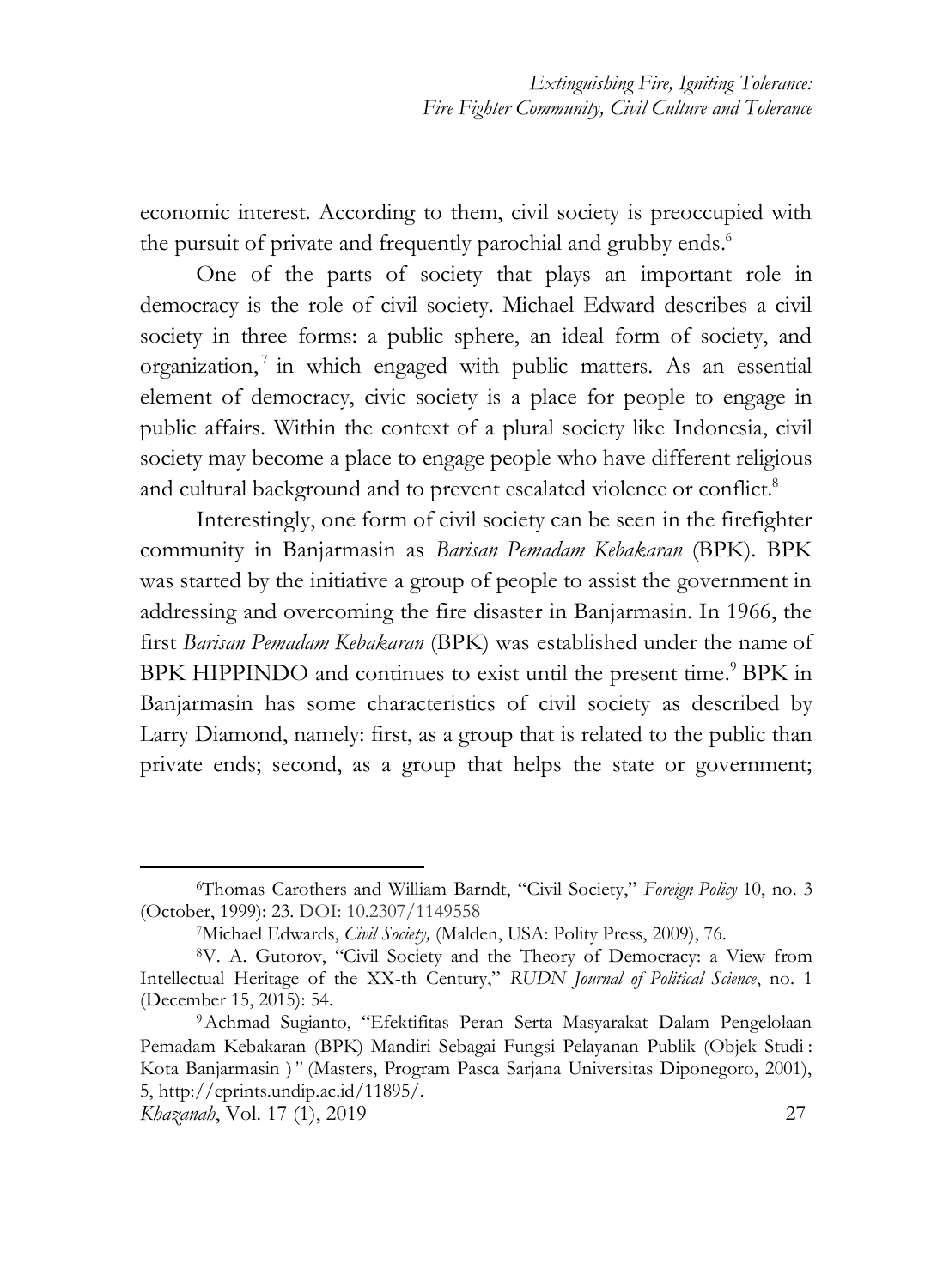1

third, as a group that has the ability to create spaces for pluralism and diversity.<sup>10</sup>

BPK itself is an open organization for individuals regardless of their background. According to BPS Banjarmasin 2015, Banjarmasin consists of various ethnic—Banjar, Dayak, Java, Madura, and Chinese, and religion—Islam, Catholicism, Protestantism, Hindu, Buddhism, and Local religions.<sup>11</sup> Yet, there is no different requirement to become a member of BPK. Although some BPK has a religious background such as BPK Masjid Noor or BPK Seberang Masjid, they avoid discriminating to help other people. In fact, most of the members of BPK HIPPINDO who were the pioneer of BPK in Banjarmasin are Chinese, a minority ethnic in Banjarmasin. Thus, it is interesting to observe and examine the roles and contribution of BPK as a civil society toward tolerance in Banjarmasin and how the involvement of individuals in BPK has an impact on the tolerance between groups.

The discussion on the role of civil society in the success of democracy is a large-scale discussion which can assist to understand whether civil society can make an individual become more democratic or not. In this case, it is necessary to understand how the position of BPK members in Banjarmasin. As individuals who are directly involved with the civil society, the discussion helps to understand whether the members of BPK become more democratic, or vice versa.

"Cooperation" and "public awareness" are important keywords to explain civic characteristics. Cooperation does not only mean a collection

<sup>10</sup> Larry Diamond, "Civil Society and the Development of Democracy," *Estudios/Working Papers (Centro de Estudios Avanzados En Ciencias Sociales)*, no. 101 (1997): 6.

<sup>11</sup> BPS Kota Banjarmasin, *Kota Banjarmasin dalam Angka 2016* (Banjarmasin: Badan Pusat Statistik Kota Banjarmasin, 2016), 181.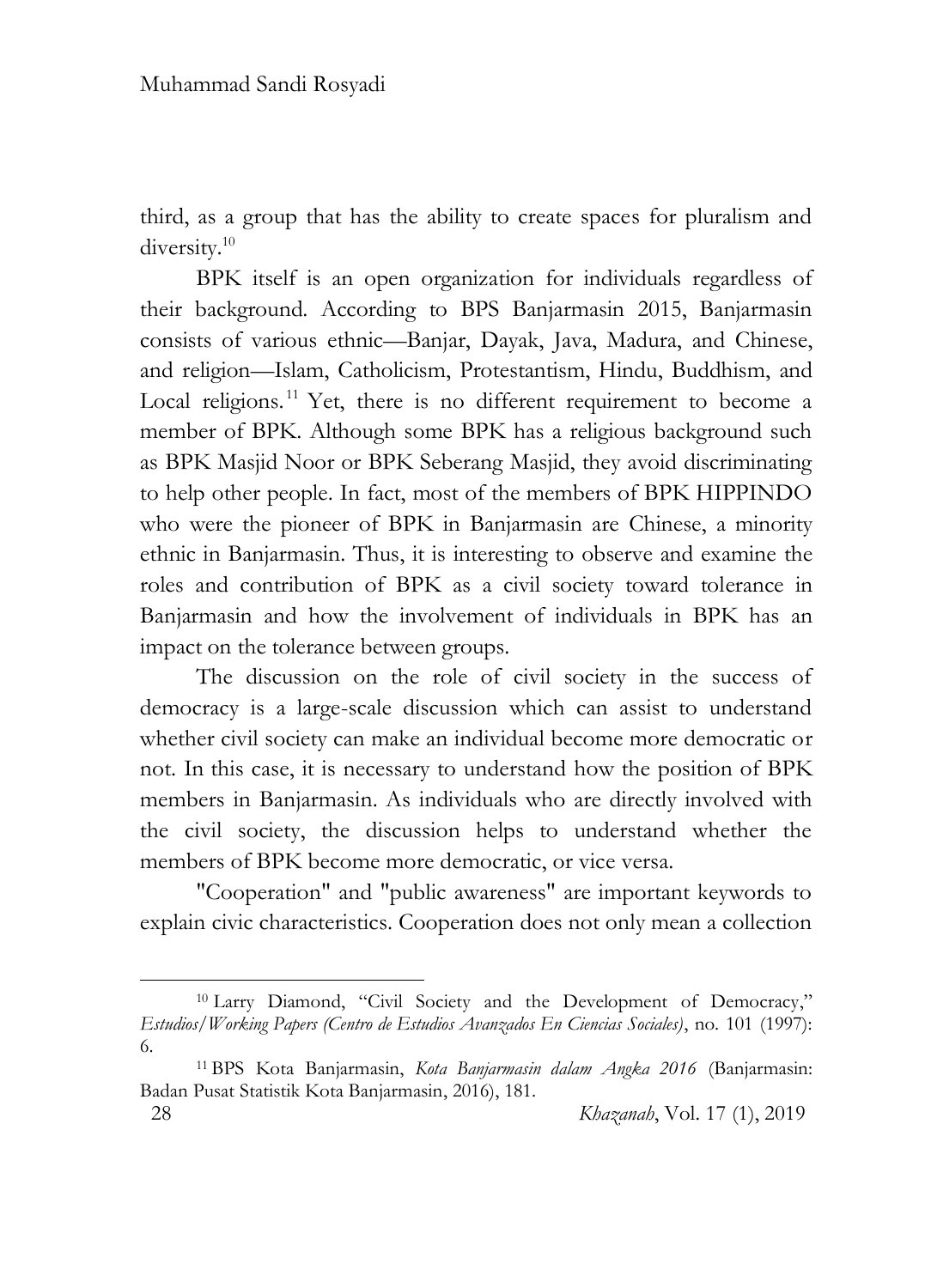of individuals who work together but also have a voluntary characteristic and its role in raising public awareness about public issues. <sup>12</sup> Moreover, cooperation should also have "trustworthiness." <sup>13</sup> While, public awareness in this context discusses social problems, public policy, government action and matters of community and cultural identity.<sup>14</sup> Therefore, the civic person cannot be separated from another analogy as a tolerant person. Tolerance is "putting up with something you do not like<sup>"15</sup> and this means not only appreciating something different but also receiving to something we dislike or principle which against ours.<sup>16</sup>

Keywords that used to understand the concept of tolerance in this study are "accepting" and "difference". D.A.Carson explains two models of tolerance: first, a model which defines tolerance as accepting the existence of something different from them; accepts the presence of the others without having to believe the truth of the others. <sup>17</sup> In contrast, the second model convinces not only accepting the existence of others but also receiving the essence of others. According to this model, tolerance means not only received different views but also believes that they have truth. 18

<sup>12</sup>Mohammad Iqbal Ahnaf and Hary Widyantoro, "Democracy, Uncivil Society and Development: Evidence from Indonesian Province of Yogyakarta," *Development Research Conference in Stockholm University Panel on Democracy and Development*, 2016, 4.

<sup>13</sup>Putnam, Leonardi, and Nanetti, *Making Democracy Work: Civic Traditions in Modern Italy* (New Jersey: Princeton University Press, 1994), 197.

<sup>14</sup>Edwards, *Civil Society* (Malden, USA: Polity Press, 2009), 55.

<sup>15</sup> W. Paul Vogt, *Tolerance and Education: Learning to Live With Diversity and Difference*, (Thousand Oaks, CA, US: Sage Publications, Inc, 1997), 1.

<sup>16</sup>Marjoka van Doorn, "The Nature of Tolerance and the Social Circumstances in which It Emerges," *Current Sociology* 62, no. 6 (October 1, 2014): 2, https://doi.org/10.1177/0011392114537281.

<sup>17</sup>Donald A. Carson, *The Intolerance of Tolerance* (Michigan: Wm. B. Eerdmans Publishing Co., 2012), 3.

<sup>18</sup>Carson, *The Intolerance of Tolerance* , 11.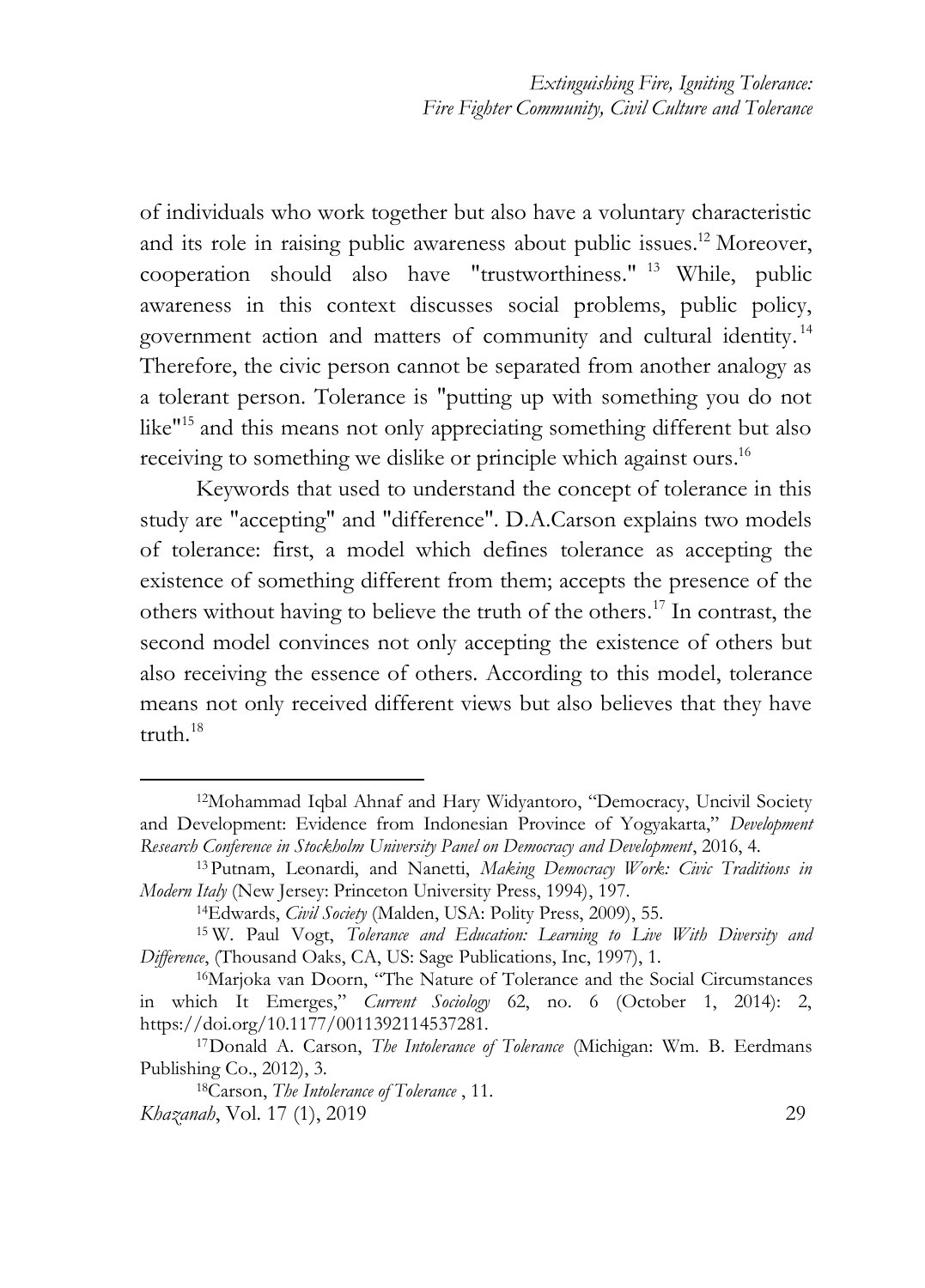# **Method**

1

This research is based on fieldwork in six BPKs in Banjarmasin. Data collection was done by using an observation and in-depth interview methods towards one people from each BPK in order to learn their views and perceptions about social problems and issues of tolerance. The interviews help to identify whether their involvement in civil society makes them more civic or tolerant. The six BPKs are categorized into two parts: first, three BPKs that have members from various backgrounds of religion and race. The second group is three BPKs in which the members have only one common background of whether religion, race or others.

Thera are some considerations for categorizing the six BPKs. The first three BPK have members from various backgrounds, whether religions, races, and the second three BPKs are those members of the BPK who have only one thing in the common background even religion, race and others. It refers to a form of social capital described by Robert Putnam that quoted by Muhammad Iqbal Ahnaf as bridging and bounding. Bridging is a social capital that is able to build inter-group connection, while Bounding is the social capital that is only able to build an in-group connection.<sup>19</sup>

Six BPKs organizations are chosen in this article by considering the homogeneity or heterogeneity of the members, and the establishment area. *First*, BPK *Perintis* which is a "family based" was established in 1999 by H. Faisal. Its member is around 90 people and most of them are from Banjar and Muslims. There are only two members who are not Banjarese (Javanese and Maduranese). The main office of BPK Perintis is located on Jalan Perintis Andalas, Pasar Lama, Banjarmasin, where many

 <sup>30</sup> *Khazanah*, Vol. 17 (1), 2019 <sup>19</sup> Ahnaf and Widyantoro, "Democracy, Uncivil Society and Development: Evidence from Indonesian Province of Yogyakarta," 6.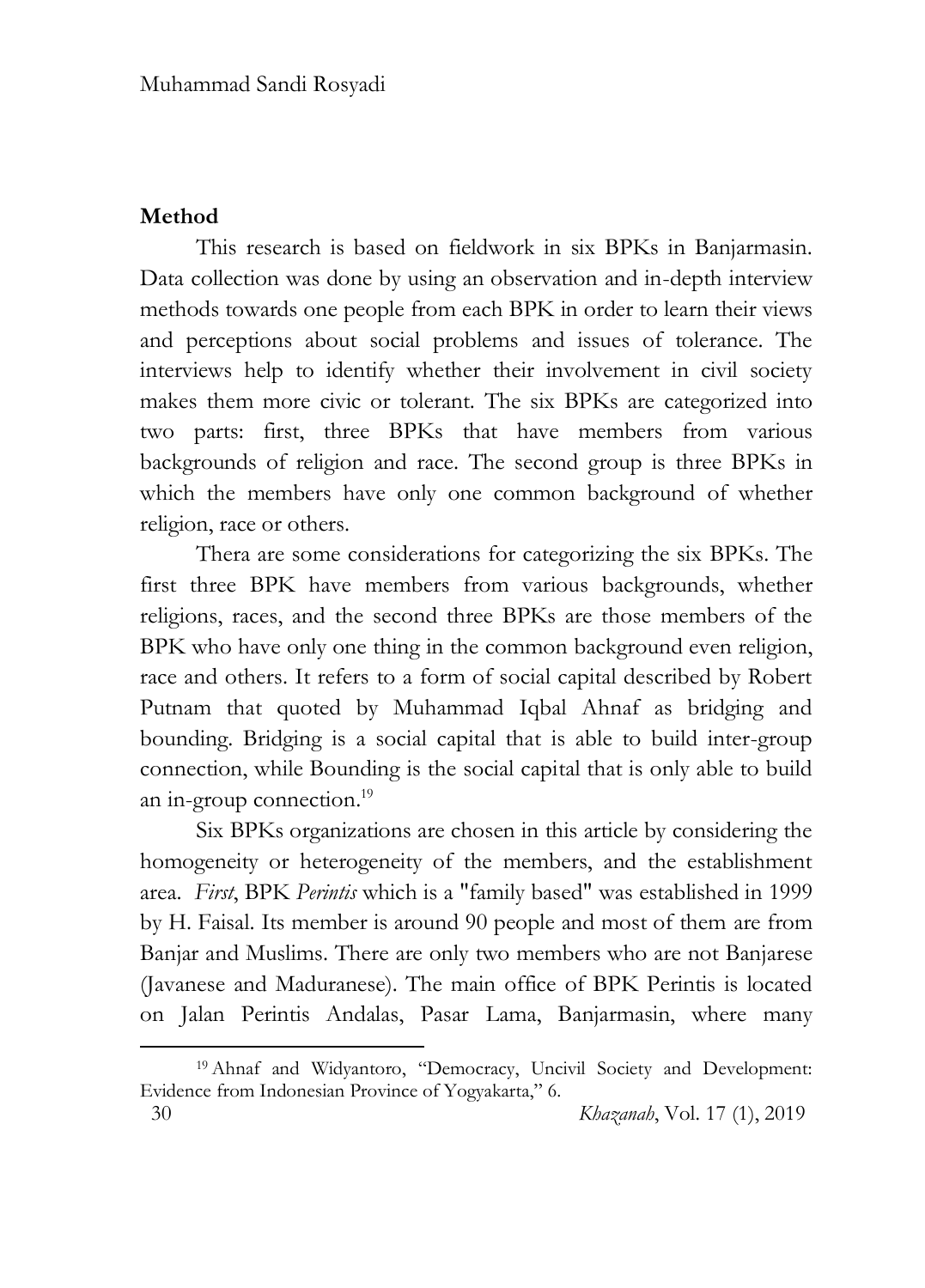important public places such as Police Main Office of South Borneo, military post, a mosque, and two churches. The religious institutions frequently ask BPK Perintis to help them organize religiousevents.

*Second*, BPK Masjid Noor, established in 1991 and affiliated to the *Masjid* Noor, is one of the biggest and oldest mosques in Banjarmasin. It has 58 members, who are Muslim in term of religion and in term of ethnicity 55 people of them are Banjar, two are Javanese and one is Bugisnese. BPK Masjid Noor is located right on the heart of trading activity and one of the populous area in Banjarmasin. Interestingly, most of the regular donator of Masjid Noor comes from the Chinese descendant merchants in the market around it.

*Third*, BPK Banua Anyar, established in 2006 by Haji Ahmad, it consists of 30 members, who are family relatives. Banua Anyar is a *kampong* based community, located near the Martapura River and has strong Islamic culture. The BPK is actively involved in many the *kampong* events such as Maulid, Hadrah competition, and Muharram Festival. In other words, its members are the main generator of *kampong* activity.

*Fourth*, BPK Seberang Masjid, established in 1987, is one of the pioneers of the firefighter community in Banjarmasin. It has 87 members from diverse ethnicity; 55% Banjar, 25% Javanese, 10% Madurese, 5% Chinese, and 5% Minang. This BPK is based on Jl. Kampung Melayu, one of the areas in Banjarmasin that have multicultural nuance. BPK Seberang Masjid has a strong influence among the BPK community in Banjarmasin. It is also actively involved in society. Even though most of the members involved with Masjid Ar-Rahman but they also help the HKBP churches to manage the parking lot and the traffic flow every Sunday.

*Fifth*, BPK Kompas was established in 1997. It is one of the biggest firefighter communities in Banjarmasin. It has 140 members divided into

*Khazanah*, Vol. 17 (1), 2019 31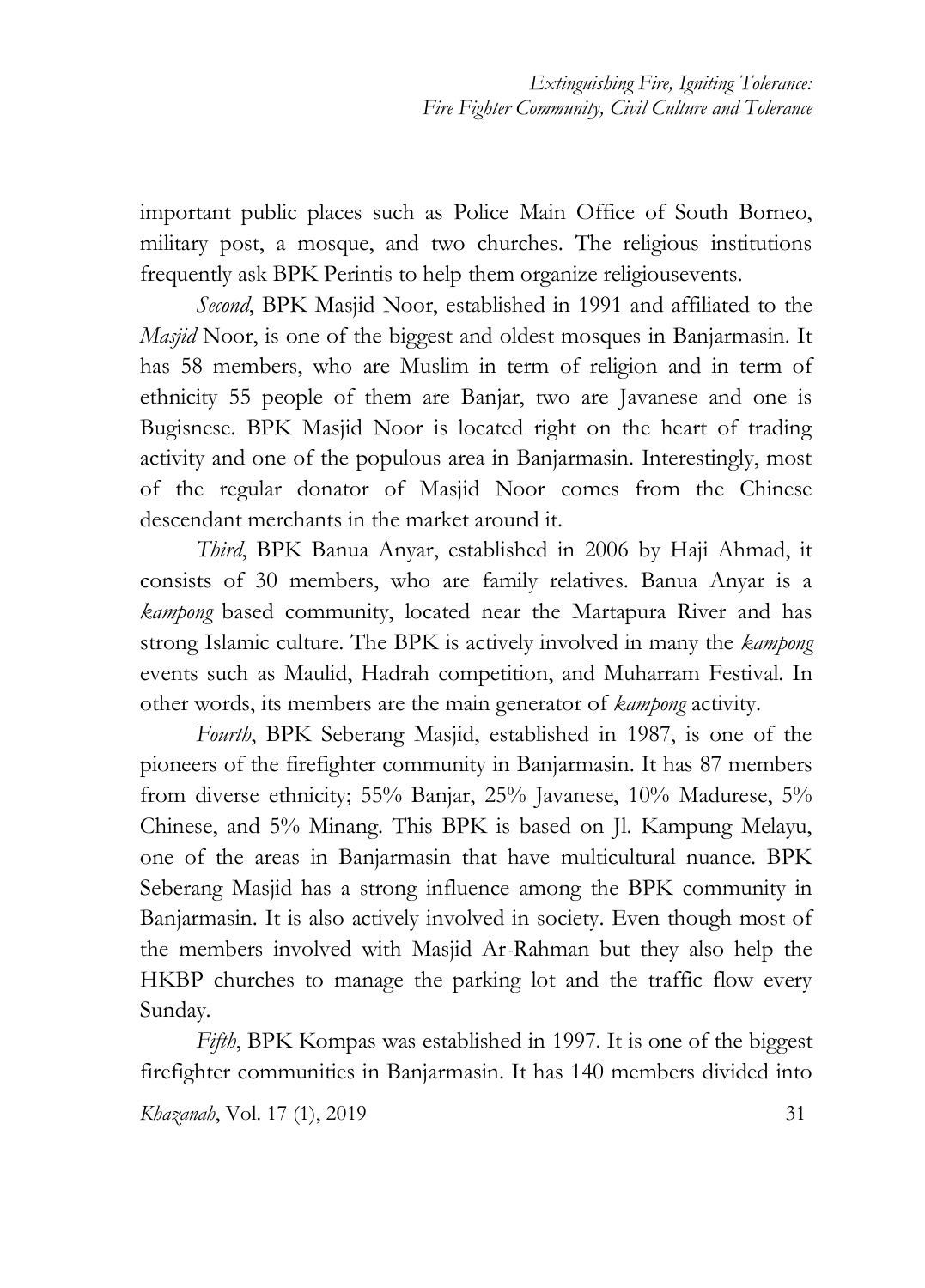two land platoon and one water platoon. Moreover, its members have a diversity of ethnicity and religion; 30% Banjar, 27% Chinese, 21% Javanese, 15% Maduranese, and the rest come from Bugis and Bataknese; 60% Muslim, 25% Christianity, 10% Confucianism, and 5% Buddhism. BPK *Kompas* main office is located on Jalan Veteran Banjarmasin which most of the resident is Chinese descendant. BPK Kompas also actively involved in the event held by the people around it regardless of their religious or cultural background.

*Sixth*, BPK Siring Tandean, was established in 2013 and has 25 members which most of them are Maduranese (40%), Banjar (25%), Chinese (20%), Javanese (10%), and Balinese (5%). They also a diverse religious belief which predominantly Muslim (65%), Christianity (20%), Buddhism (10%), Confucianism (2,5%), and Hinduism (2,5%). It is located on Jalan Pierre Tandean, at the center of Banjarmasin. Besides its emergency task every month, it helps to manage the traffic when there is a ritual in *Klenteng* Soetji Nurani. Moreover, a lot of members of BPK *Siring Tandean* are involved as Barongsai players during Imlek and Cap Go Meh festival.

## **Discussion**

## **Examining Civil Society**

According to Michael Edward, civil society can be classified into three forms. *First*, civil society as a public sphere, "the arena for the public even in the association or collaboration outside the parliament to debate or discuss matters relating to public affairs such as social problems, public policy, government action, community and cultural identity."<sup>20</sup> Wolfe as cited by Lipschutz added that To talk civil society is to reserve the

<sup>20</sup>Edwards, *Civil Society*, 55.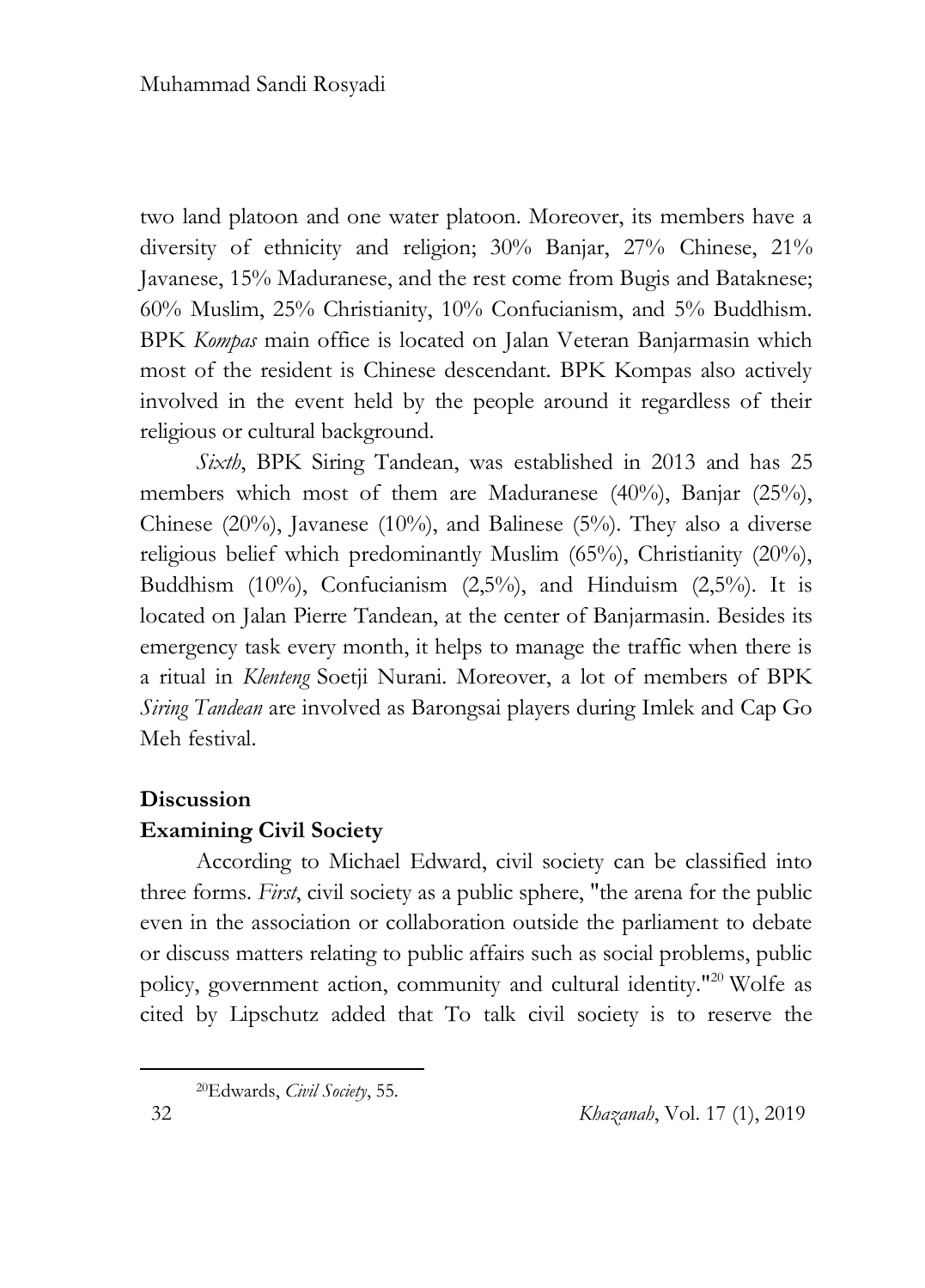priorities of political economy and to confirm that human beings and their desires may alter other determinant stuctures. <sup>21</sup> *Second*, civil society as, "a form of an advanced society that had a high civilization. If it was depicted as religion description, it's like *ummah* or *Madani* community in Islam<sup>22</sup> or *Tikkun Olam* in Jewish.<sup>23</sup> Third, civil society as an association. It is described as, "all associations and networks between the family and the state in which membership and activities are voluntary performed.<sup>124</sup> The *third* form, "civil society as an association" is used to explain the term of civil society in this study.

Civic culture can also be referred to a civic virtue as an attitude of tolerance towards others, not only in their views but also in the role of others in the community. So that they collectively participate, and becoming a good member as part of society in order to solve problems that exist in that society. To create civic culture, people need to engage with others and participate in the public matters. Within this definition, civic engagement is the way of an individual to give a contribution to society. In other words, civic engagement is a significant element for the civil society. It is impossible to establish a civil society without civicengagement.

The discussion of the relationship between civic culture and democracy cannot be separated from the discussion between civil society and democracy. This discourse is still debated among scholars. The

<sup>21</sup> Ronnie D. Lipschuts, "Reconstructic World Politics: The Emergence of Global Civil Society," *Millenium: Journal of International Studies* 21, No.3 (December 1, 1992): 389, https://doi.org/10.1177%2F03058298920210031001.

<sup>22</sup>M Zainal Abidin, "Civil Society dalam Wajah Keislaman dan Keindonesiaan," *Khazanah: Jurnal Studi Islam dan Humaniora* 12, No. 2 (August 8, 2014), https://doi.org/10.18592/khazanah.v12i2.1607.

<sup>23</sup>Edwards, *Civil Society*, 38.

<sup>24</sup>Edwards, *Civil Society,* 20.

*Khazanah*, Vol. 17 (1), 2019 33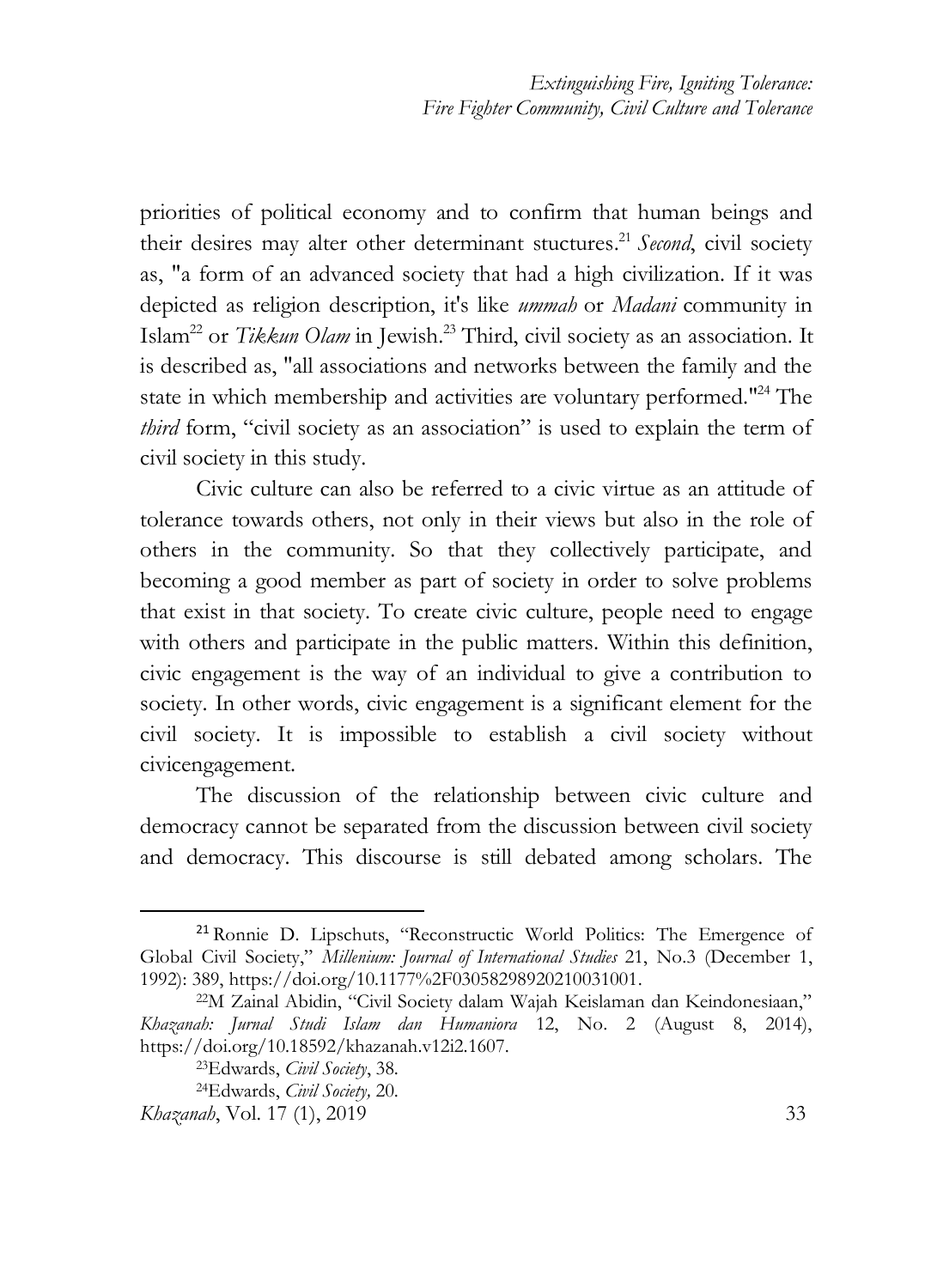interesting of those debates is how they understand the kind of democracy influence on how they make civic culture matters on it. Almond and Verba see democracy as participation. Moreover, Glover uses the word "political efficacy" to express that an individual could influence collective actions if he/she wishes to do so. <sup>25</sup> While, Garcia uses the term "liberal privatism", in the context of Spain which only has a democratic system, to describe the condition of the people who do not have a participatory activity.<sup>26</sup>

Scholars who are in the position to declare that civic culture is a matter for democracy have the same view. For them, a healthy democracy is the active participation of society to jointly assist the government. Within the context of a plural society, such as in Banjarmasin, it is necessary for democracy to embrace pluralism. All citizens regardless of their religion, ethnicity, and cultural background can live together as well as have the same right to actively participate in assisting the government. Hence, in order to achieve that, civil society must become a place to foster a civic culture that supports those conditions, such as tolerance and equality.

#### **The BPK Characteristic as Civil Society in Banjarmasin**

It is difficult for a member of BPK to find financial personal benefit if they utilize it as their daily income. Taufiqqurrahman, a BPK member, explains that sincerity is required to help each other. Otherwise, most of them spend their own money on BPK basic need such as

<sup>25</sup> Troy D Glover, Kimberly J Shinew, and Diana C Parry, "Association, Sociability, and Civic Culture: The Democratic Effect of Community Gardening," *Leisure Sciences* 27, no. 1 (January 1, 2005): 77, https://doi.org/10.1080/01490400590886060.

<sup>26</sup>Rafael Vázquez García, *Civil Societies and Social Movements: Potentials and Problems* (London: Routledge, 2007), 29.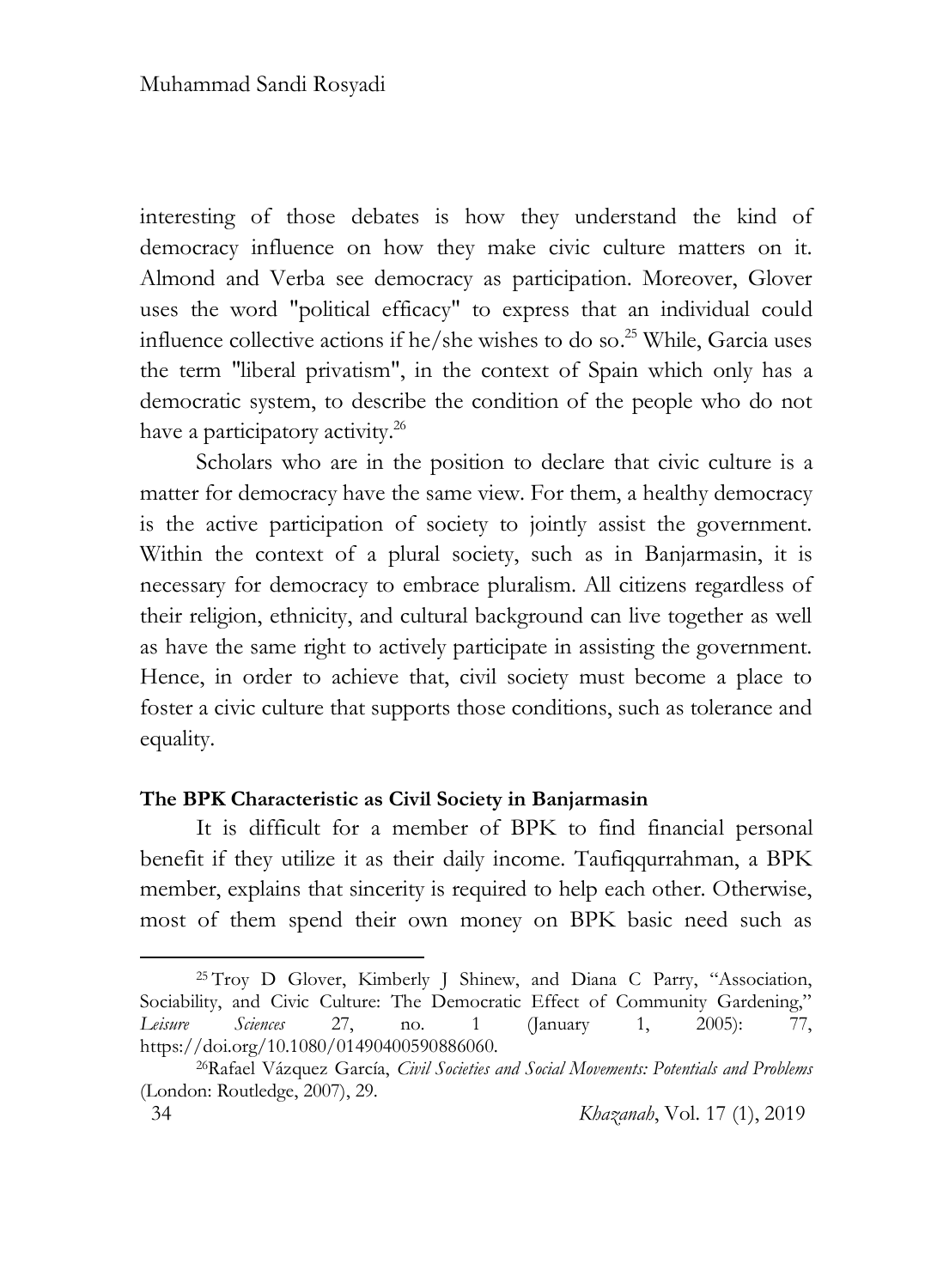petroleum for vehicle unit and pump equipment, also maintenance. Moreover, if there is a big fire, they always have the initiative to collect fund contribution for victims. Thus, for Taufiqqurrahman, they cannot expect a personal financial benefit in BPK. So it requires a high level of social awareness and voluntary to help each other in becoming the real BPK members.

Reflecting on that issue, BPK also has a characteristic of voluntary. Ahnaf stated that civil society is an organization outside a business.<sup>27</sup> BPK is a voluntary association which is not oriented on business and economics.Their main objective is to help the society. Their prime income mostly comes from the funding from collective or individual.

The second aspect is public awareness. Ahnaf and Edward both highlighted that civil society is a social association that attentive towards the social matter. The main objective of BPK in Banjarmasin is the public interest. Most of the duty and activities of BPK are closely related to society and social, such as helping in extinguishing the fire, fire disaster to evacuation, flood victims, mitigating a disaster, traffics management, and even preventing ethnic conflict between Dayak and Madura in Banjarmasin in 2016.<sup>28</sup>

According to Larry Diamond, the characteristic of civil society is to "make demands to the state." Based on the case study of BPK in Banjarmasin, civil society helps the state to fulfill the state's demand. The main task of BPK is to extinguish fire disaster, which in this case it should be the government's task. Furthermore, helping accident victims and

<sup>27</sup> Ahnaf and Widyantoro, "Democracy, Uncivil Society and Development: Evidence from Indonesian Province of Yogyakarta," 4.

*Khazanah*, Vol. 17 (1), 2019 35 28Yesi Yonefendi, Pawito Pawito, and Mahendra Wijaya, "Cultural Identity Post-Conflict: Crisis of Madurese Culture Identity in Sampit Central Borneo after Ethnic Conflict," *International Journal of Multicultural and Multireligious Understanding* 5, no. 5 (October 25, 2018): 307, https://doi.org/10.18415/ijmmu.v5i5.444.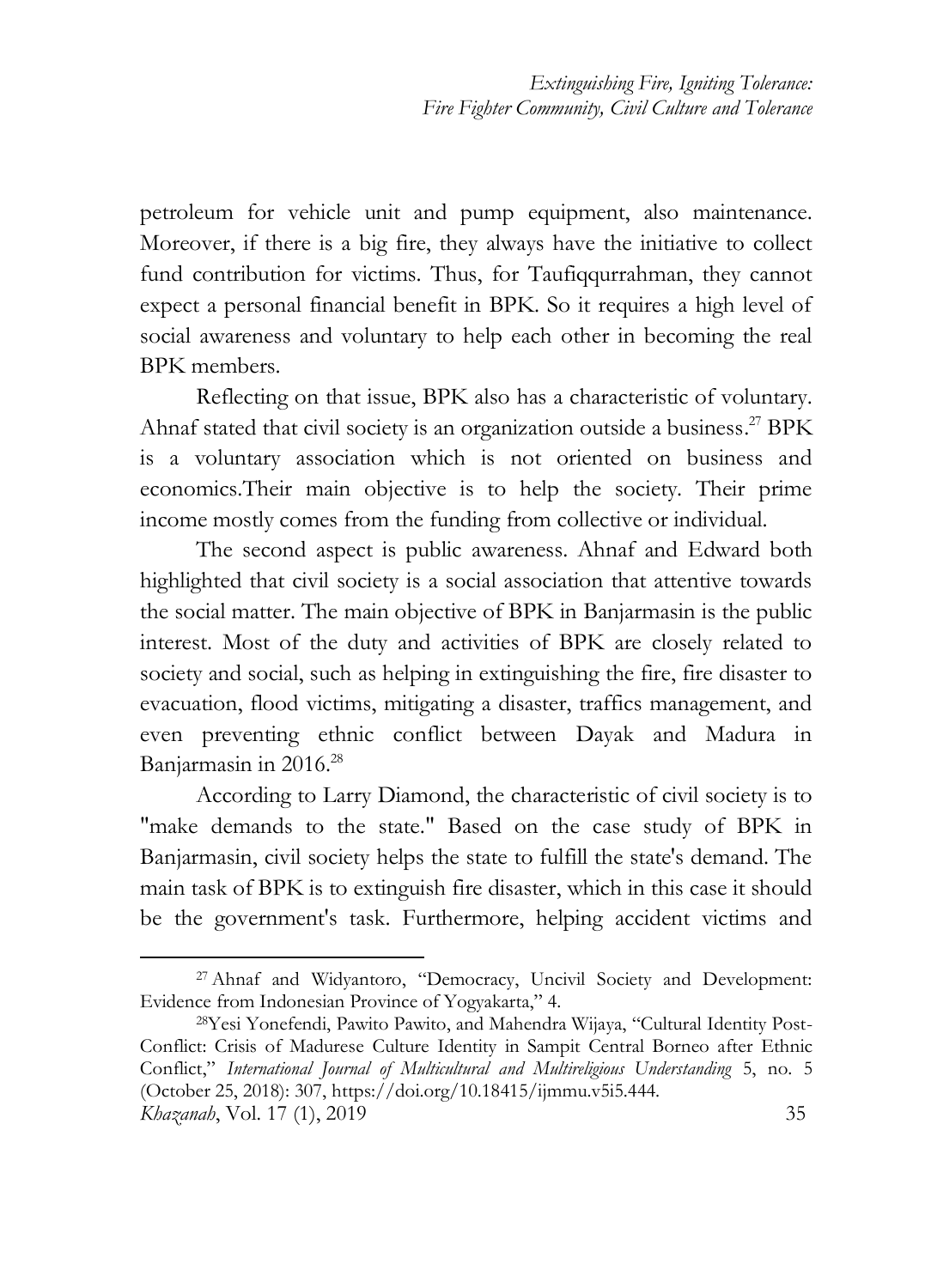evacuation are the tasks of police, and finding drowning victims is the task of the national rescue team. Should be noted, rather than taking over the government's duty, BPK in Banjarmasin assists the government. Hence, within these circumstances, BPK in Banjarmasin has both characteristics, which are "cooperative" or "public awareness", as a form of civil society.

The behavior of tolerance is shaped by the dynamic culture related to pluralism practices within civil society. This also happens in BPK communities in Banjarmasin. Though BPK Banjarmasin is a form of civil society, their members also become part of other civil society in the larger area. Thus, their tolerance behavior also has a range and diversity. Moreover, the civic culture that shaped by daily basis practices in BPK contributes to the level of acceptance toward differences both as a group and as an individual.

## **Pluralism Practices in BPK Communities as a Group**

Robert Putnam referred civic engagement to all activities that build social capital. For Putnam, civic engagement may include informal social activities (visiting friend, playing card, etc.) up to formal activities (community service, political participation, etc.). <sup>29</sup> Using Putnam's description, I categorize the form of pluralism practices in BPK Banjarmasin into two: the informal and formal activities.

In the informal level, pluralism practices take form as informal gathering (*waktu takumpulan*) in command post (*posko*) and the active communication through Handy Talkie (HT). For the member of firefighter community, posko is not merely command center where all

.

<sup>29</sup>Robert D. Putnam, "Bowling Alone: America's Declining Social Capital," in *Culture and Politics: A Reader*, ed. Lane Crothers and Charles Lockhart (New York: St. Martin Press, 2000), 185, https://doi.org/10.1007/978-1-349-62397-6\_12.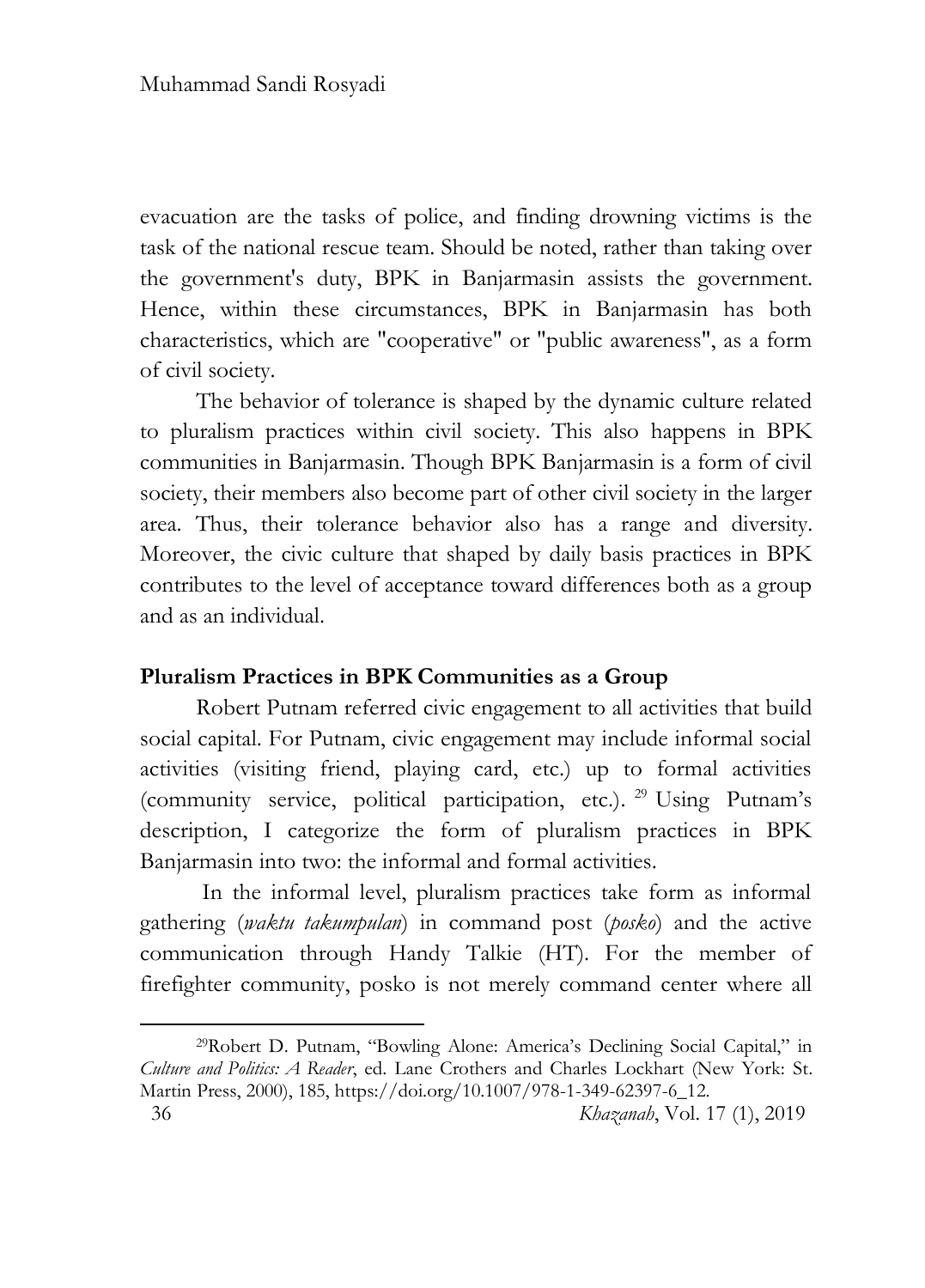the information gathered and spread over. Posko also becomes their "second house", the place where most of their activities happen. "Posko is not only a place to keep firefighter equipment and vehicles, but also a center of gathering for the members and society," said Ahmad Mujib, one of BPK Banua Anyar member. When there is no accident or fire occurrence, the members of BPK usually come to posko just for socialize with other members or stand by while waiting for the alarm. In fact, though on daily basis the activity in posko is started around 9 P.M., most of the posko are never empty, especially during the night, holiday, or after the fire incident. They call their gathering time as *waktu takumpulan*.

During the gathering, they chat and talk about many things, from trivial matters such as their work condition, the price of cigarettes, up to developing issues in the society, and sharing experiences when they are on duty. Each member is called out by their nickname as the form of closeness. They also spend their spare time on the posko by playing card or chess. "Basically, whoever is allowed to come to the post even though he is not the member of BPK," said Yanti, member of BPK Banua Anyar. Before joining in BPK, Yanti often goes to the posko to meet with others and socialize. This closeness gathering attracts her to join in BPK as a member. After joining the BPK, she regularly goes to the post to reduce stress because there is always "*behapakan*" or jokes within their chat.

Other than *waktu takumpulan* in *posko*, the pluralism practices in BPK can also be identified through their active and intense used of handy talkie as a medium of communication as well as civic engagement. Handheld Transreceiver also was known as a walkie-talkie or Handy Talkie (HT) for Indonesian is widely used among amateur radio operators and disaster mitigation due to their capability to broadcast

*Khazanah*, Vol. 17 (1), 2019 37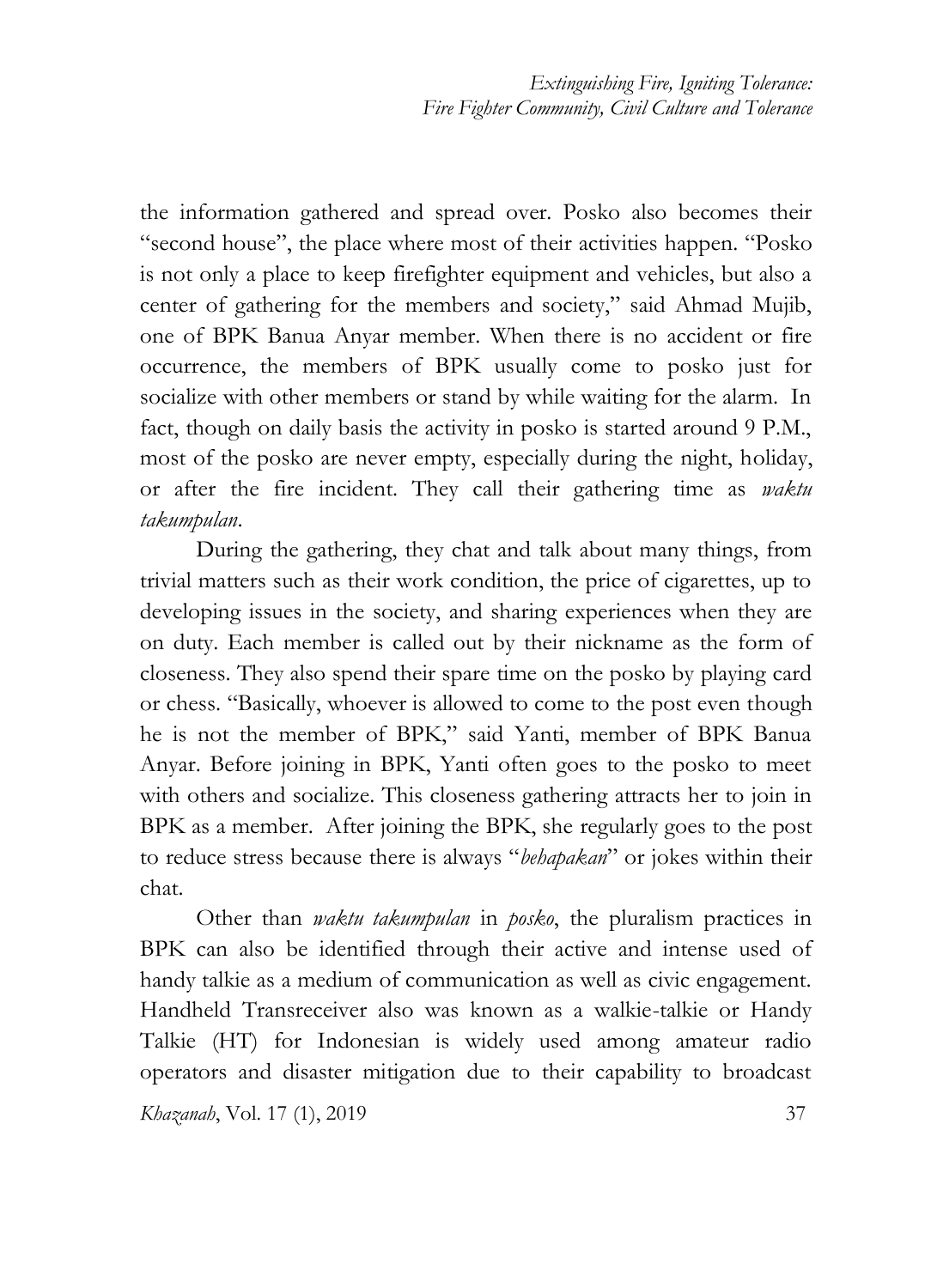voice informative without depending on the third party. BPK in Banjarmasin used the HT as the prime communication device to have coordination during the accident as well as to socialize with each other. Should be noted, most of the firefighter community members have their own occupations and works during the day while the accident can happen anytime. Thus, in order to overcome this limitation, they use HT as a medium of communication and share the information. As remarked by Jerry 911, a member of BPK Hippindo in the previous chapter, the role of HT for active BPK member is like a cellular phone (HP) for common people. During emergency or standby situation, every BPK always brings HT whenever they go. Yet, if the situation is calm and there is no emergency, they use HT as a medium to greet each other, joking and also discussing the public issues. From HT also, the member of BPK from different organizations knows each other and engages in broader relation outside their community. In order to manage the dual functions, as the center of emergency information and socialization, they open several lines, for example, Emergency 500, Balakar 654, and KGE which are usually affiliated with their big group of BPK, that have different purposes. Moreover, there is also channel managed by the government called "*Banjarmasin Siaga*." This channel only broadcast information about the emergency situation or discussing serious matters related to potential conflict or accident. In the case of emergency, all channels are immediately switched and become an emergency channel. There is no joking or discussion about trivial matters until the situation is being handled well.

On the formal level, pluralism practices take place during the accident or fire occurrence. When there are fire occurrence or emergency situations, BPK comes to the site where accidents happen. There, they meet with other people and help regardless their background. Facing life-

38 *Khazanah*, Vol. 17 (1), 2019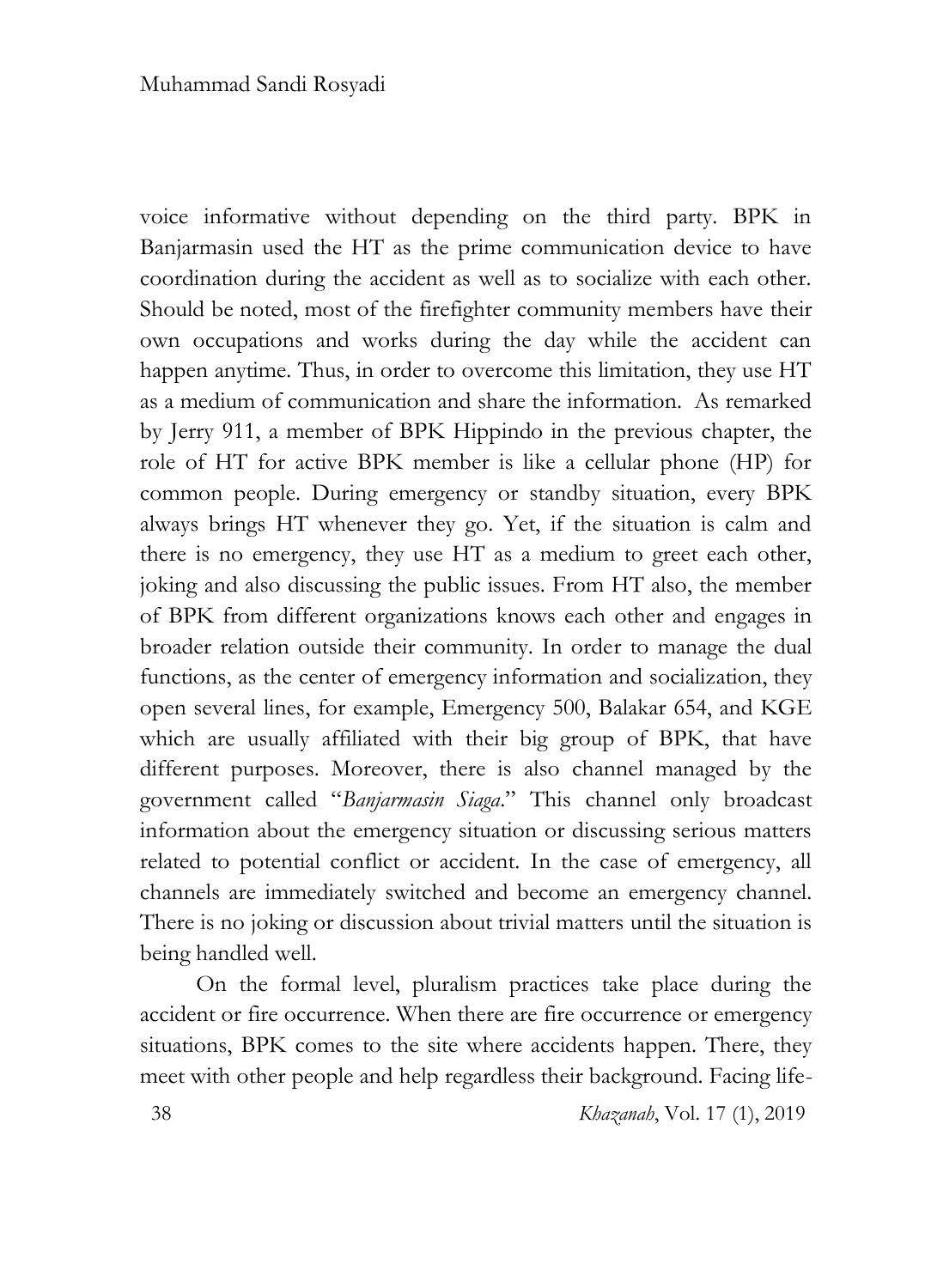death situation, the BPK member learns to put their humanity first before their private or group interests as well as learn about the others.

These circumstances are in line with what Fukuyama argued as "school of citizenship." Fukuyama stated that civil society is, "school of citizenship which has the goal of creating individuals who have habits of cooperation and concern for public issues." 30 Hence, the gathering in posko, intensely used of HT, as well as their activities during the accident put them in the situations that always concern the problem of their communities. Moreover, the intense discussion through HT or in *waktu takumpulan* about their city developments, firefighter, and life-saving matters foster their public awareness. In addition, by meeting with other people from various backgrounds in BPK especially, the member of BPK begin to learn and accept the differences as well ignite the civic culture of tolerance for them.

#### **Pluralism Practices in BPK Communities as an Individual**

1

Members referred the narratives are the primary picture of analysis. Three of them (BPK Perintis, BPK Masjid Noor, BPK Banua Anyar) represent a member of BPK community which hashomogenous members and the rest (BPK Seberang Masjid, BPK Kompas, BPK ST 15) represents a member of BPK which have heterogeneous members. All the respondents have qualified the standard of young adult to middle-aged 22 – 58 year-old and active member of BPK who has joined BPK at least for 3 years.

 The first one is Apriyanti (22), a female member of BPK Banuanyar. Yanti, as she usually called, is a Muslim and Banjarese. At first, Yanti and her mother have a food stall that often becomes

*Khazanah*, Vol. 17 (1), 2019 39 <sup>30</sup>Mr Francis Fukuyama, *Social Capital and Civil Society* (International Monetary Fund, 2000), 7.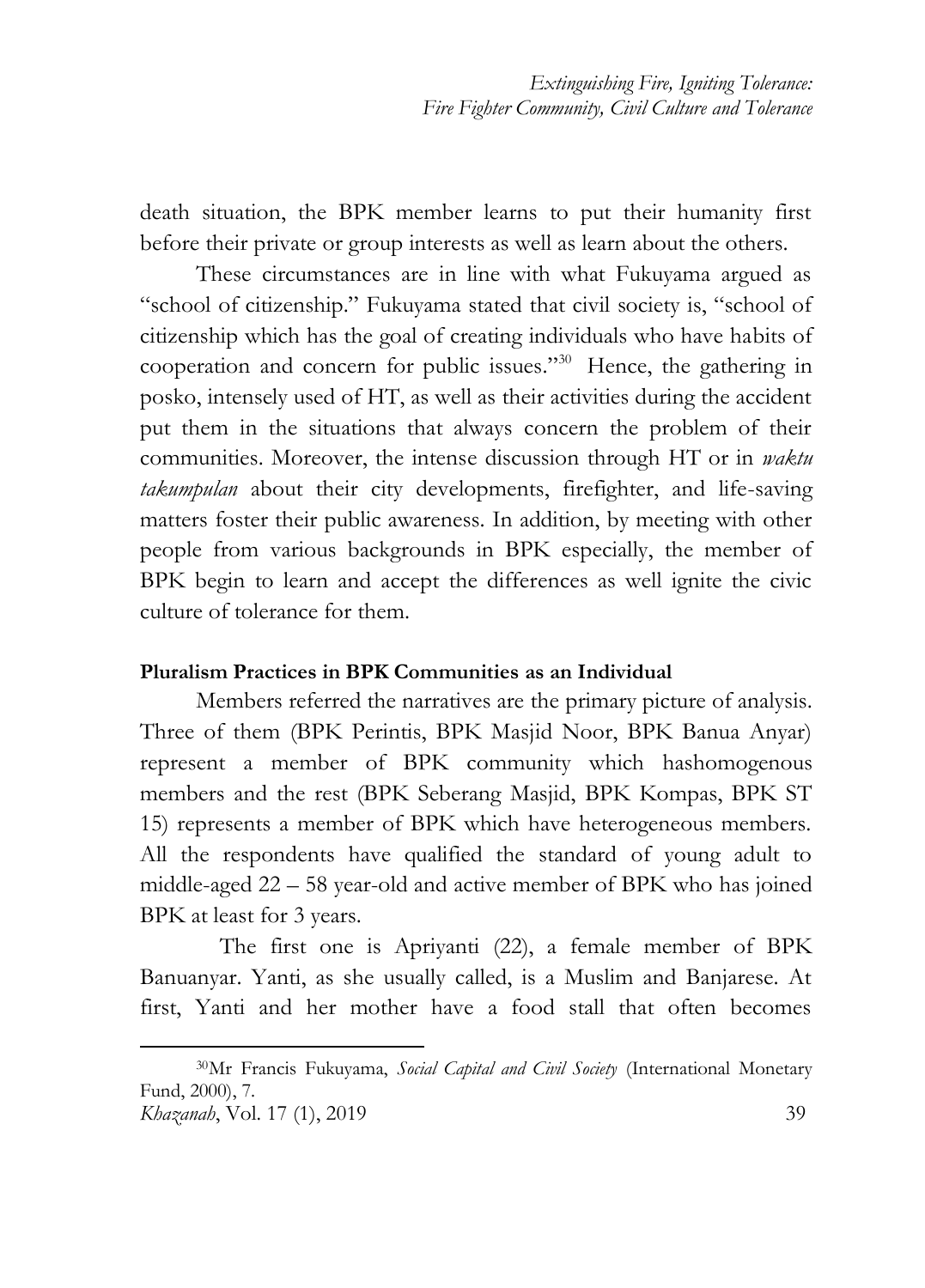gathering place by BPK member. Attracted to their activity, Yanti decided to join BPK member. "I think it will be very difficult for a woman to join BPK, because in my mind initially, BPK is a man's job, but they do not see whether you are female or male, all the same in their eyes," said Yanti. Basically, most of the members in BPK Banua Anyar are connected by family ties and it's hardly seen a member from outside. Thus, when joined BPK Banua Anyar at the first time, she didn't know much people. "But what keeps me from being a member of Banua Anyar is the way they joke. They like to joke and mock each other but no one feels offended. It makes me feel so familiar with them," said Yanti who just finished her high school and just recently took a course to become airport staff. Yanti lives in the homogenous society who has stiff Islamic cultures. By joining BPK, she encountered with other people outside her community and become more open to communicating with other people who have a different background. "In the field, I often meet, interact and cooperate with other BPK members. That is where I started getting many friends give experience for me to recognize people with different backgrounds from various BPK in Banjarmasin," Yanti remarked.

 40 *Khazanah*, Vol. 17 (1), 2019 The second is H. Hendra Setiawan (34), field coordinator in BPK Perintis. H. Hendra is a Banjarese Muslim who has been performed hajj pilgrimage. H. Hendra joined BPK Perintis since he was 19 years old. At that time, though lives far away from the main office of BPK Perintis, Hendra has a close relation with H. Faisal, the leader of BPK Perintis that become one of the reasons he joined firefighter community. BPK Perintis send H. Hendra to be trained on firefighter skills in Jakarta and ever becomes the runner-up of firefighter skills competition in Java. After actively joined as well as become one of the coordinators in BPK, Hendra encounter with various people outside his community.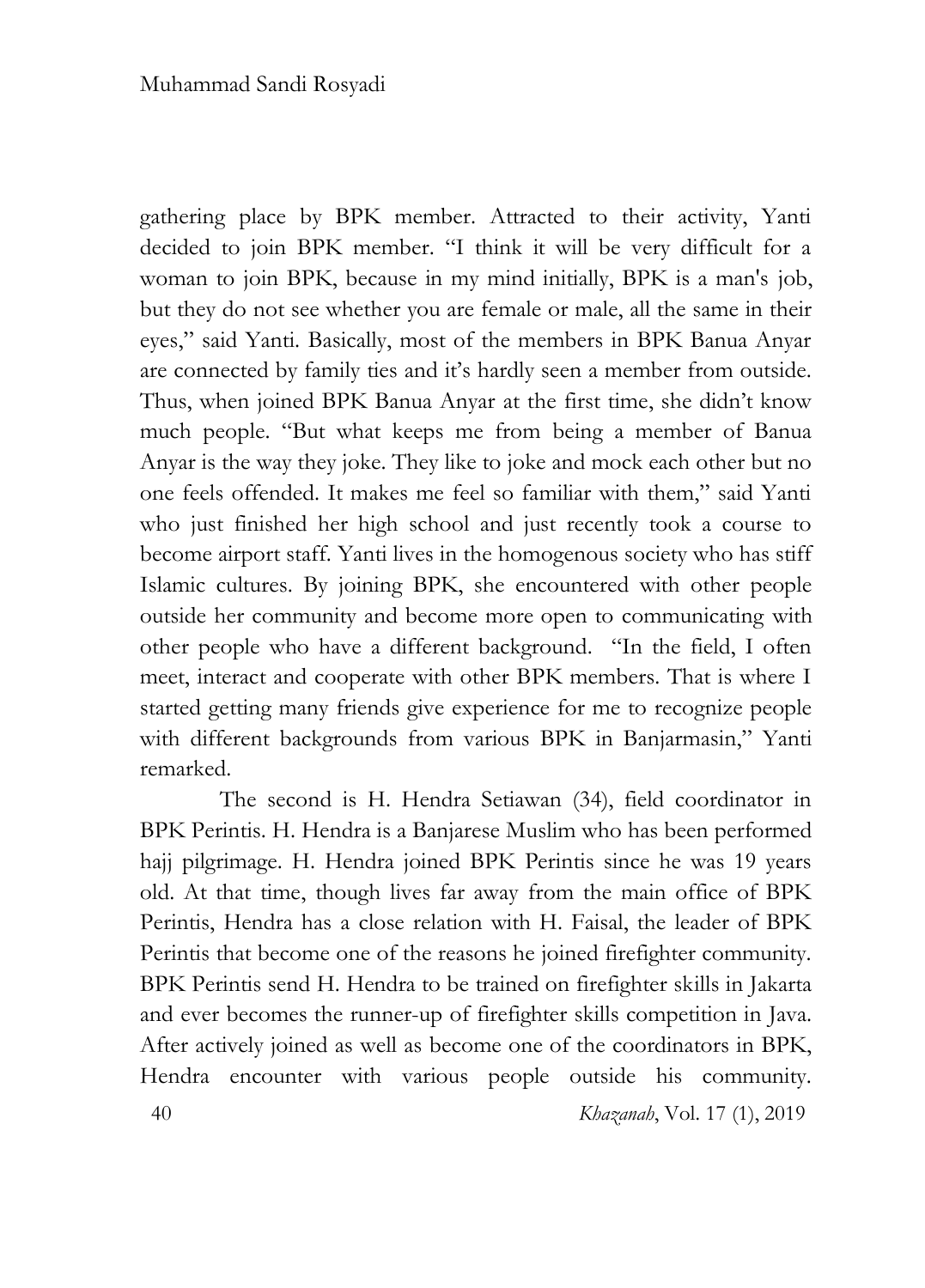Furthermore, as field coordinator in BPK Perintis, Hendra has a close relationship with the church. When the church around BPK Perintis' jurisdiction celebrates some religious events, they contact Hendra to help them manage the parking lot and traffic without paying any cost or retribution. These encounters help him to accept the differences as well as build his connection with others community. "For me, interacting with other people with different religious backgrounds is very common, because my parents have different beliefs. But in BPK I learn a lot about understanding each other and not too picky when helping the others," said Hendra. In BPK, during the accident, what matter most is to extinguish fire whether it is a house of the officials or ordinary people, Christian homes, Dayak houses, or anyone.

 The following respondent is Juhran Amrin (27), member of BPK Masjid Noor. Juhran is Muslim and Madurese. Since junior high school, Juhran becomes the member of BPK Batur that located near his house. However, 3 years ago, Juhran joined BPK Masjid Noor in order to gain more experience and prestige. Juhran comes from religious families that have rigor perspectives about Islam and the Habib-ness. After joined BPK, Juhran is becoming more open toward other religion by having more interaction with them. As a member of BPK Masjid Noor, Juhran actively involved in social activities such as together with cancer volunteer of Banjarmasin finding a blood donor for young people with cancer, assisting the leaders or anyone to activate and manage their social and health insurance (BPJS), especially for those who do not understand the procedures. Yet, outside the emergency situation or the same BPK members, Juhran do not many encounters with another religious adherent. "Indeed, there is no non-Muslim member in BPK Masjid Noor. Maybe they feel uncomfortable to join because this is obviously a BPK affiliated with the mosque. Besides, the figure of Habib

*Khazanah*, Vol. 17 (1), 2019 41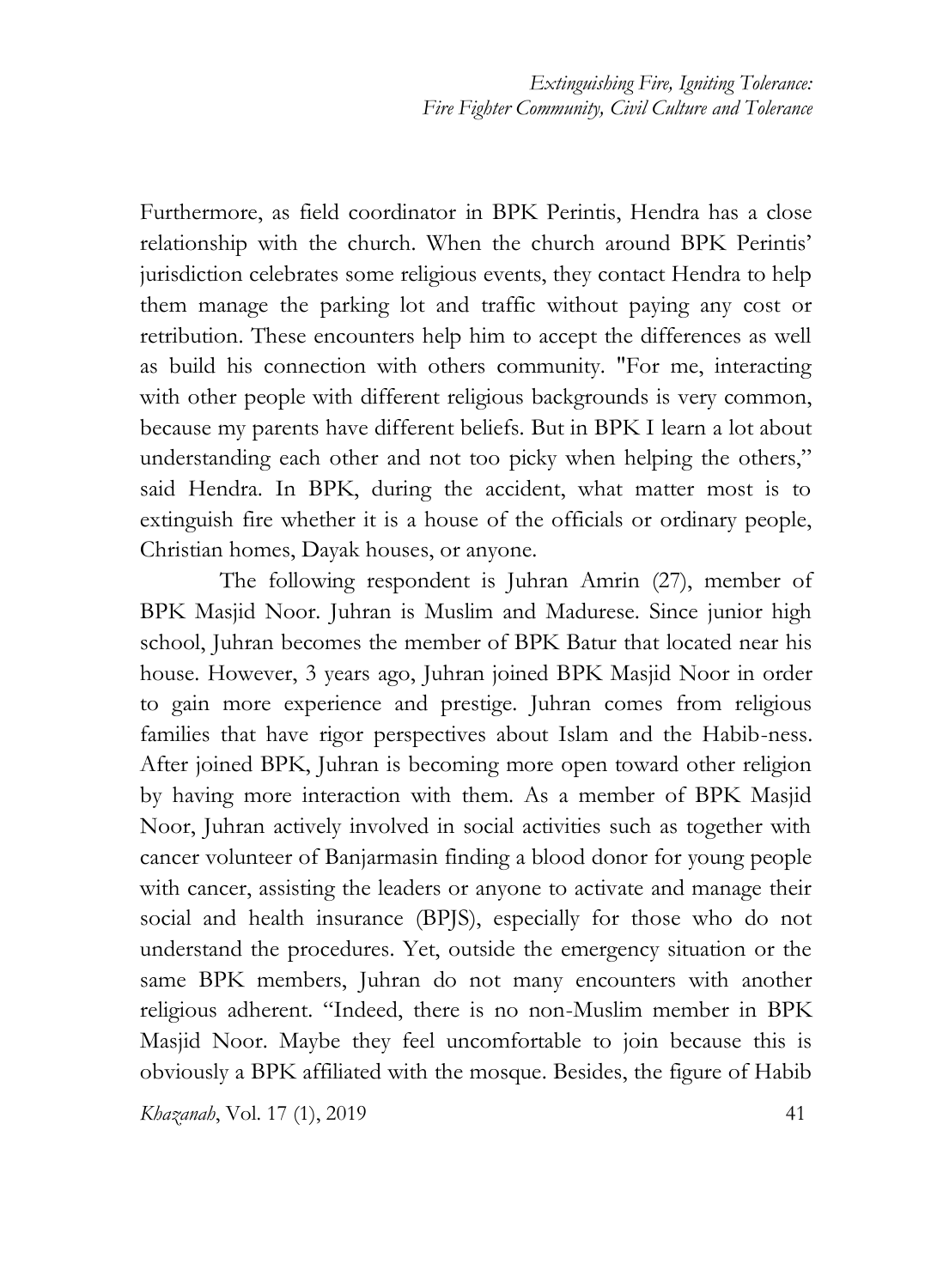in BPK Masjid Noor is strong," Juhran remarked. In fact, by joining BPK that led by Habib, his perspectives toward Habib-ness becomes stronger. "Habib is never wrong since he is the descendant of prophet Muhammad. Basically, we as a good Muslim should be '*sami'na wa atho'na'* or do according to whatever is presented by the teacher," said Juhran. For him, and other BPK member of Masjid Noor, Habib Salim is not the only leader in BPK, but also as a mentor in religious matters. In fact, as told by Juhran, Habis Salim ever gave advice that while becoming a BPK member the most important thing we need to know is to help people, have a true worship, and obey what the teacher said because the teacher never wants to plunge his students.

The fourth respondent is Rudi Febianto (35), member of BPK ST 15. Rudi is a Javanese and a Christian. Rudi Febianto is ex-ST 17 member who also established BPK ST 15. Located in the area with the multicultural resident, Rudi often meet with people from diverse backgrounds during his enrollment as BPK. Moreover, the BPK where he affiliated with has heterogeneous members. By joining BPK, he learns that what's important is what you can do and not where do you come from. In order to overcome the emergency situation, what we need is the ability and not identity. "We have the same principle, not only in BPK but in anywhere. Even though you are Chinese and Christian, you could become the leader of BPK as long as you have the quality," explained Rudi. Though most of the members in BPK ST15 are Muslim and Madurese, the leader is a Chinese descendant name Rudi Atmaja. Furthermore, the strong hierarchy that becomes characteristic in BPK does not prevent the members to interact with others regardless their positions or seniority. "I am with Rudi Atmaja who is a Chinese, Confucian, and a rich man is like a brother. I am with Pak Fredi Manurung, a Batak and Christian also like brother, and so does the other.

42 *Khazanah*, Vol. 17 (1), 2019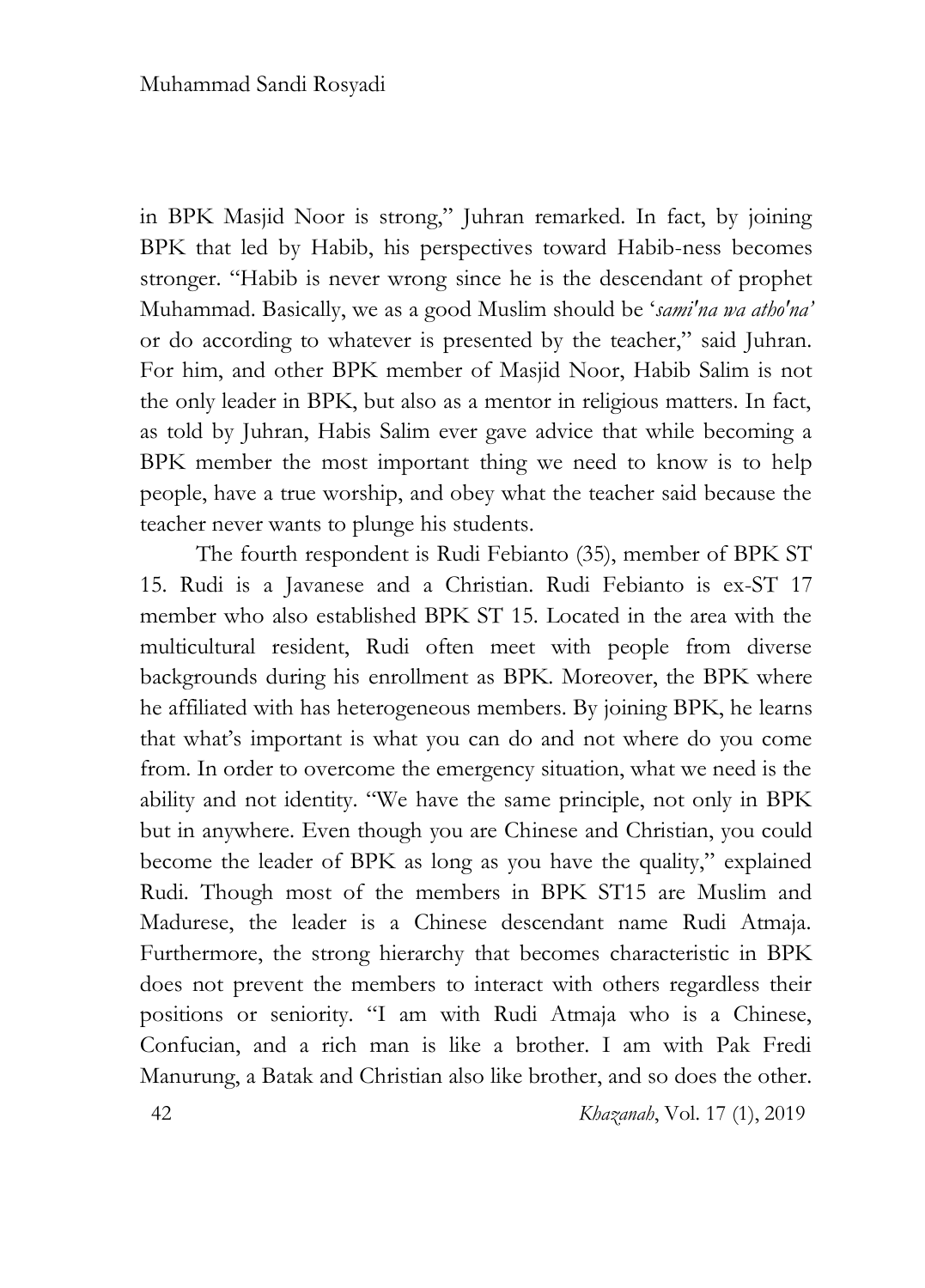I called Mas Rudi Atmaja by Koh Go Kong. Because I used to watch Chinese movies Sun Go Kong, just like Mas Atmaja, hahaha," Rudi added. By having more time to spend together, Rudi and other BPK member indirectly create this togetherness. They often share stories about family, the situation at work, experiences. "We never looked at your status. If you have good intention in BPK, you could be my brother. But if you try to find money here, you won't stay long," Rudi concluded.

The subsequent respondent is H. Goler (58), chief leader of BPK Seberang Masjid. H. Goler is Banjarese Muslim. H. Goler established BPK Seberang Masjid in 1987 in Kampung Melayu due to big fire accident there. During 30 years experiences of becoming BPK member, H. Goler already encounters and works together with the people from various background. Moreover, during his leadership, BPK Seberang Masjid becomes one the biggest and wealthiest BPK. "It is because we accept all the people regardless their background as long as they have a sincere will to help others. Besides everyone is equal in God's eyes," H. Goler explained. He shares this principle with other BPK members. During 2016 crisis, this principle helps him and other BPK members to overcome the escalating conflict during 2016 crisis. They do not see other as part of particular tribe or ethnicity, but rather as the same community. "Our members come from Dayak and Madura also. They are all our brothers. If they make a riot and then get hurt, can we just close our eyes and said, 'that's none of my business'? Just consider it like fire. Consider all fires accident that happens is at in our family home. We will die trying to extinguish it, didn't we? So there is no thought, 'oh he is Christian, oh he is Chinese, oh she is Madurese or Hindhu. There is only, oh he is my brother. I need to help him," H. Goler remarked. In other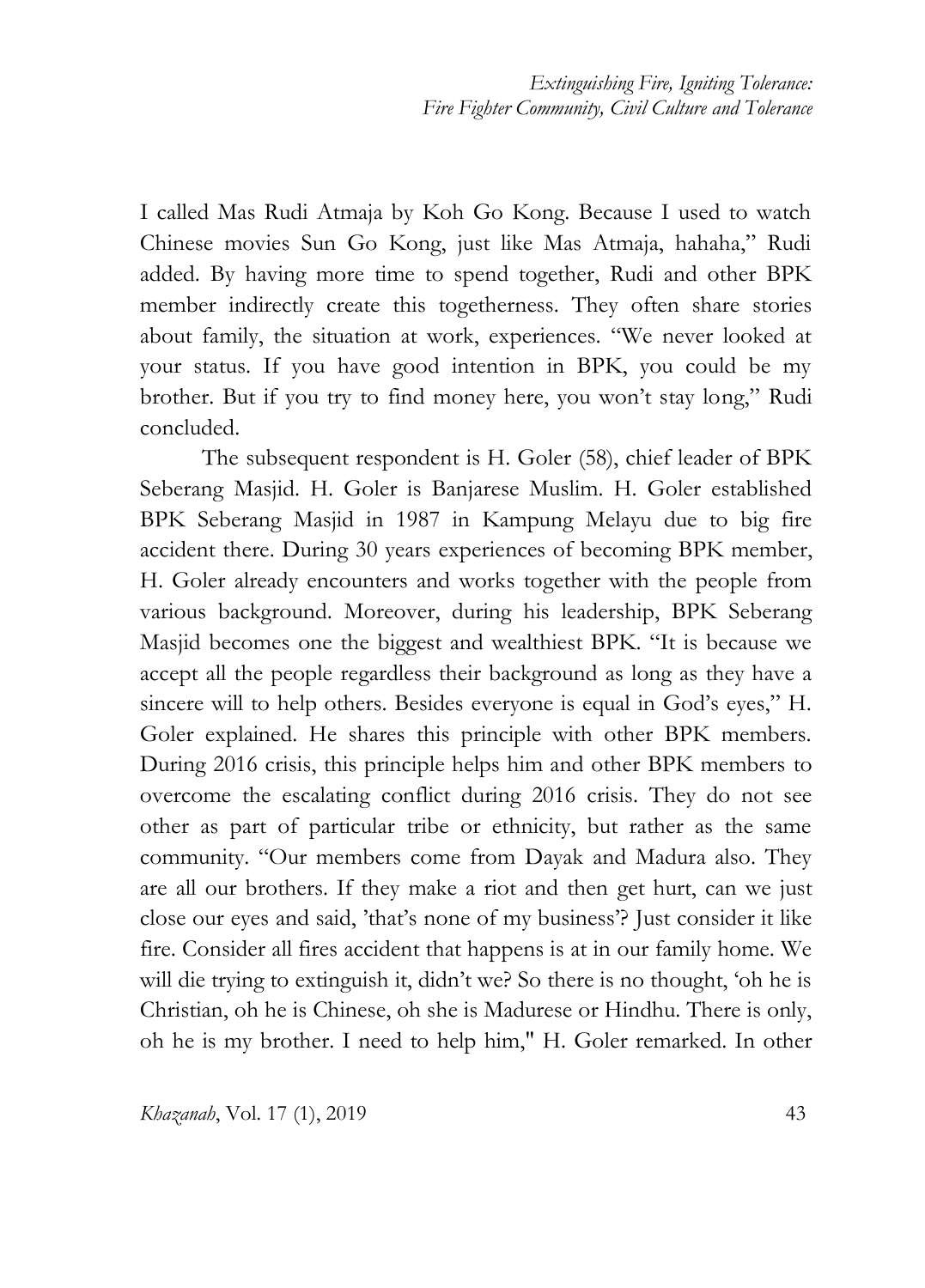words, for H. Goler, becoming BPK member is all about brotherhood and helping each other voluntarily.

 The last is H. Shomad (55), chief leader of BPK Kompas, Banjarese Muslim. He is the leader as well as the founder of BPK Kompas after the ethnic clash between Banjarese and Chinese in 1997. Located in the area that becomes the red zone for fire accident during 1997 chaos, H. Shomad has initiatives to establish BPK. Should be noted, H. Shomad is a Muslim who lives around Chinese descendant residency. Actively involved as BPK community in the area that prone to conflict and fire accident, H. Shomad learns that by living together with the people who apparently have many differences with us, we found that we are basically the same. This awareness is strengthened when he actively involved in BPK community. He saw that every BPK member regardless their background and ethnicity are doing the similar thing like playing chess or gaplek, drink coffee, joking around, and so forth. "In social life, especially when the accident happens, we are basically the same. Just because you are Chinese, you cannot be dirty and do not take the hose or just because you come from Java you don't afraid of the heat. No. We're the same and you will experience that when you become BPK member," said H. Shomad.

According to the evaluation, there are different results in acceptance of others between respondent in BPK which have homogenous members and heterogeneous members. In BPK which have homogenous members, the tolerance toward other mostly limited among BPK members and they have less interaction with other people who have a different background. Juhran is one example. The homogeneity of the member in his BPK makes them seldom encounter with other people from different religion or ethnicity. Thus, his perspectives toward others who have a different belief with him still

44 *Khazanah*, Vol. 17 (1), 2019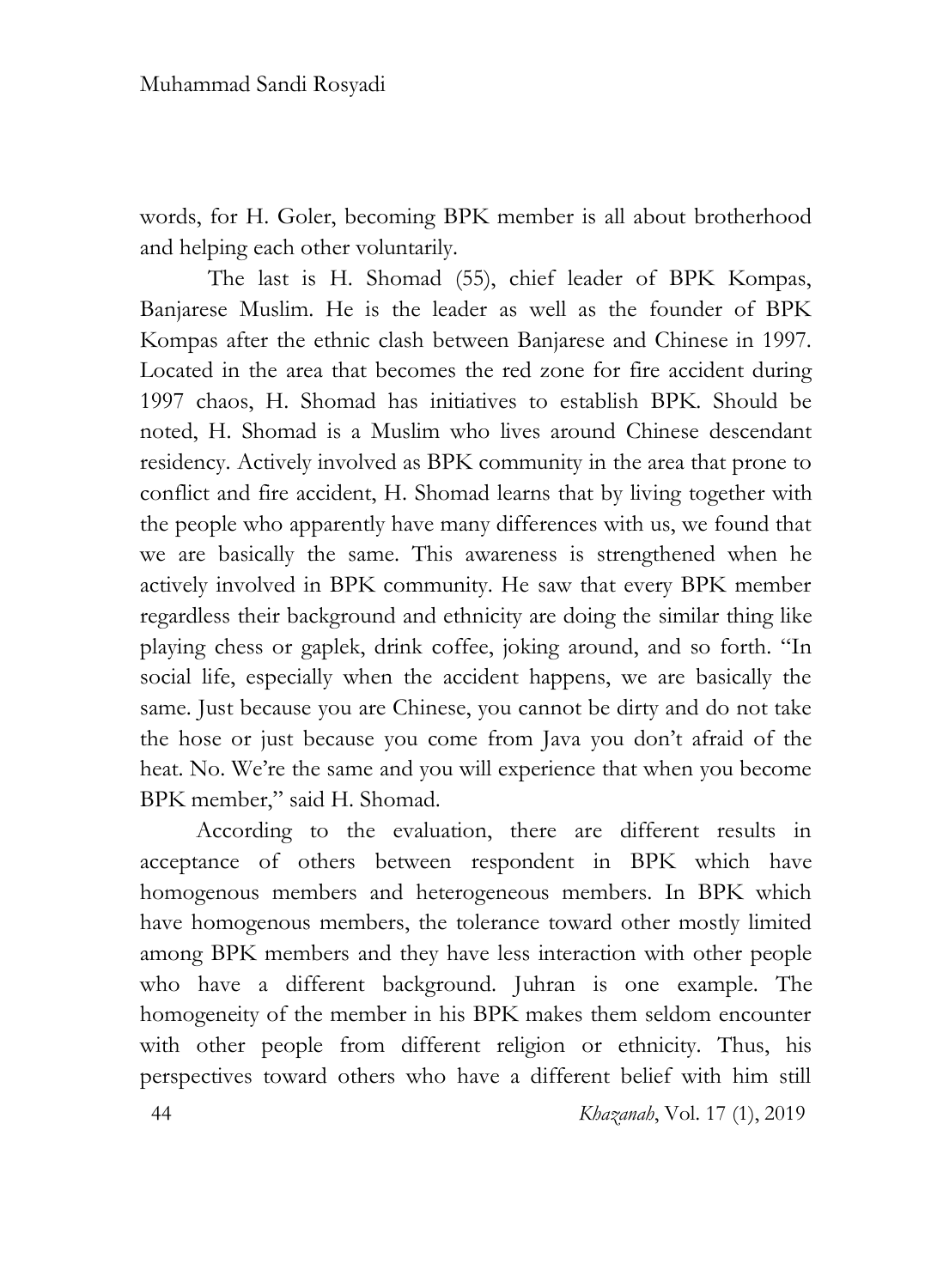negative and thus he limited his daily encounter only with the community that he already knew. Similar things also happen with Yanti.

On the contrary, respondents who join BPK which have heterogeneous members have more tolerance toward others. Both H. Shomad and H. Goler have great acceptance toward others. For them, in social and emergency matters, people basically are the same. For years in BPK, they work with people from various backgrounds and lived around them. The daily encounter with BPK members, as well as part of society on a daily basis, shapes their awareness about plural society and tolerance among others. The frequent encounters also shape Rudi's mindset in BPK ST 15. His experiences in BPK teach them about equality. "Even though you are Chinese and Christian, you could become the leader of BPK as long as you have the quality," explained Rudy. What important is what can you do to the society regardless your backgrounds. "Within the context of civil society, Uslaner and Brown identified that "inequality may depress participation, either directly or indirectly, through its effects on trust.<sup>31</sup>" Here the sense of equality becomes an important factor to sustain the civil society.

Meanwhile, within the context of social network typology, Putnam differentiated the social networks into two: bonding and bridging. Essentially, bonding is defined as bringing "together people who are like one another in important respects (ethnicity, age, gender, social class, and so on)", while bridging is, "bring together people who are unlike one another.<sup>32</sup> The BPK which have homogenous membership tend to have bonding social network rather. On the other hand, BPK with more

<sup>31</sup> Eric M. Uslaner and Mitchell Brown, "Inequality, Trust, and Civic Engagement," *American Politics Research* 33, no. 6 (November 1, 2005): 859, https://doi.org/10.1177/1532673X04271903.

*Khazanah*, Vol. 17 (1), 2019 45 <sup>32</sup>Robert D. Putnam, *Bowling Alone: The Collapse and Revival of American Community* (New York: Simon and Schuster Paperbacks, 2001), 11.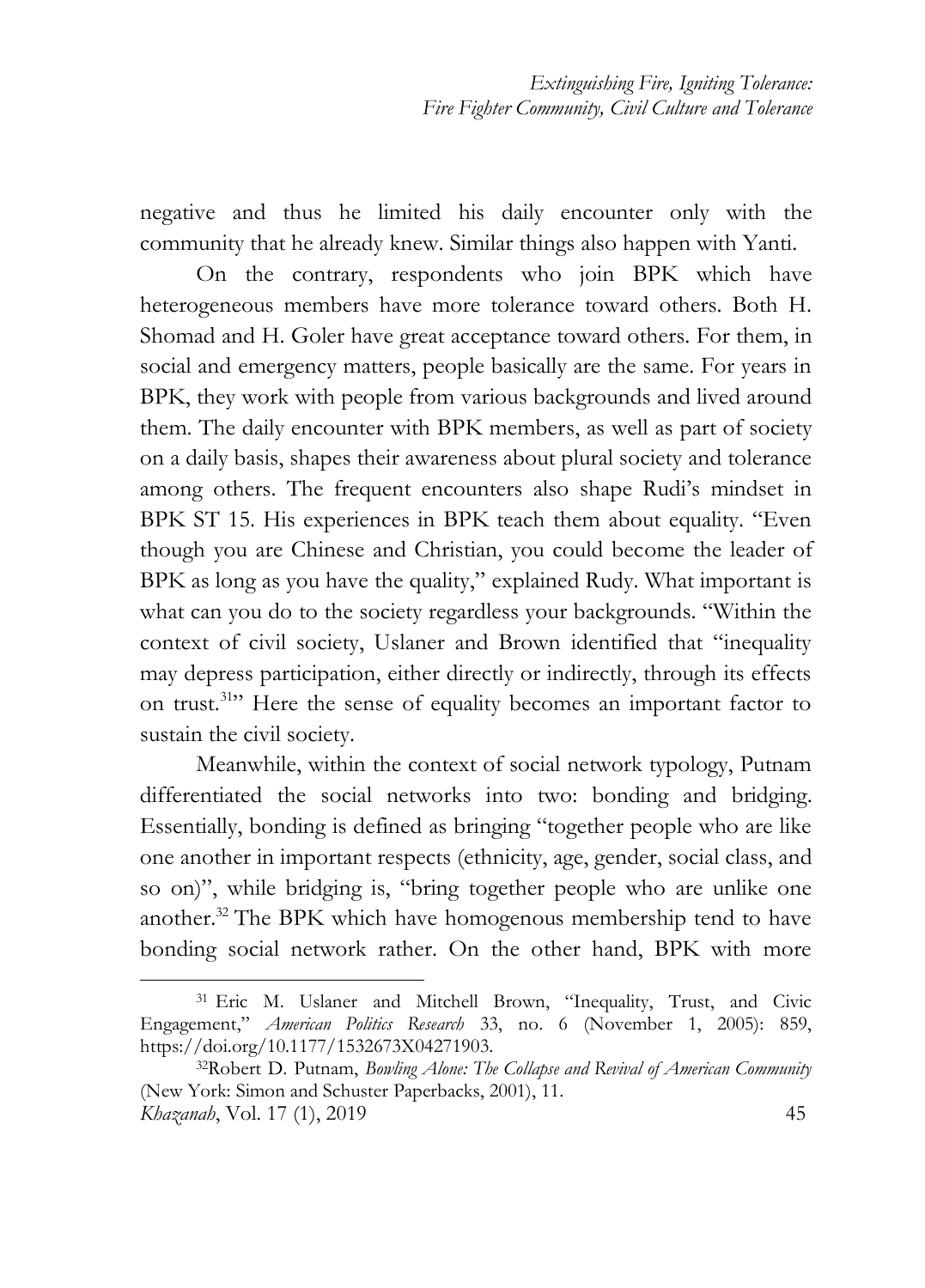1

heterogeneous membership has more internal bridging social network that helps them to make external bridging with other communities.

Thus, the encounter with other people who have a diverse background is important. Through their frequent encounter, they learn more similarities with the people who appear different from them. Many scholars already highlighted that associations with a more heterogeneous membership give them, in themselves, more opportunity for crosscutting ties across socio-economic cleavage lines. In the case BPK Perintis, though the BPK has a strong characteristic of bonding social network, H. Hendra Setiawan has a more public awareness of tolerance. His position as field coordinator gives them more opportunity to actively encounter and work together with people who have different backgrounds.

Interesting to note, there are common values that upheld by the respondents from a heterogeneous and homogenous group: the brotherhood of BPK and help others regardless their background during the emergency. Through active civic engagements, there are senses of kinship among BPK member regardless their affiliations and their backgrounds. The concept of sanak ikam (our own brother) frequently becomes a cure when there is conflict among BPK members. Furthermore, as the case of Juhran, the acceptance among BPK member is higher than the general acceptance of society outside BPK. Varshney argued that "Everyday engagement between ethnic groups may be better than no interaction at all." <sup>33</sup> In addition, everyday interethnic engagement is relatively enough to maintain peace on a small scale. This is what happens in BPK Banjarmasin on daily basis. Their daily interaction

 <sup>46</sup> *Khazanah*, Vol. 17 (1), 2019 <sup>33</sup>Ashutosh Varshney, "Ethnic Conflict and Civil Society: India and Beyond," *World Politics* 53, no. 3 (April, 2001): 392, https://doi.org/10.1353/wp.2001.0012.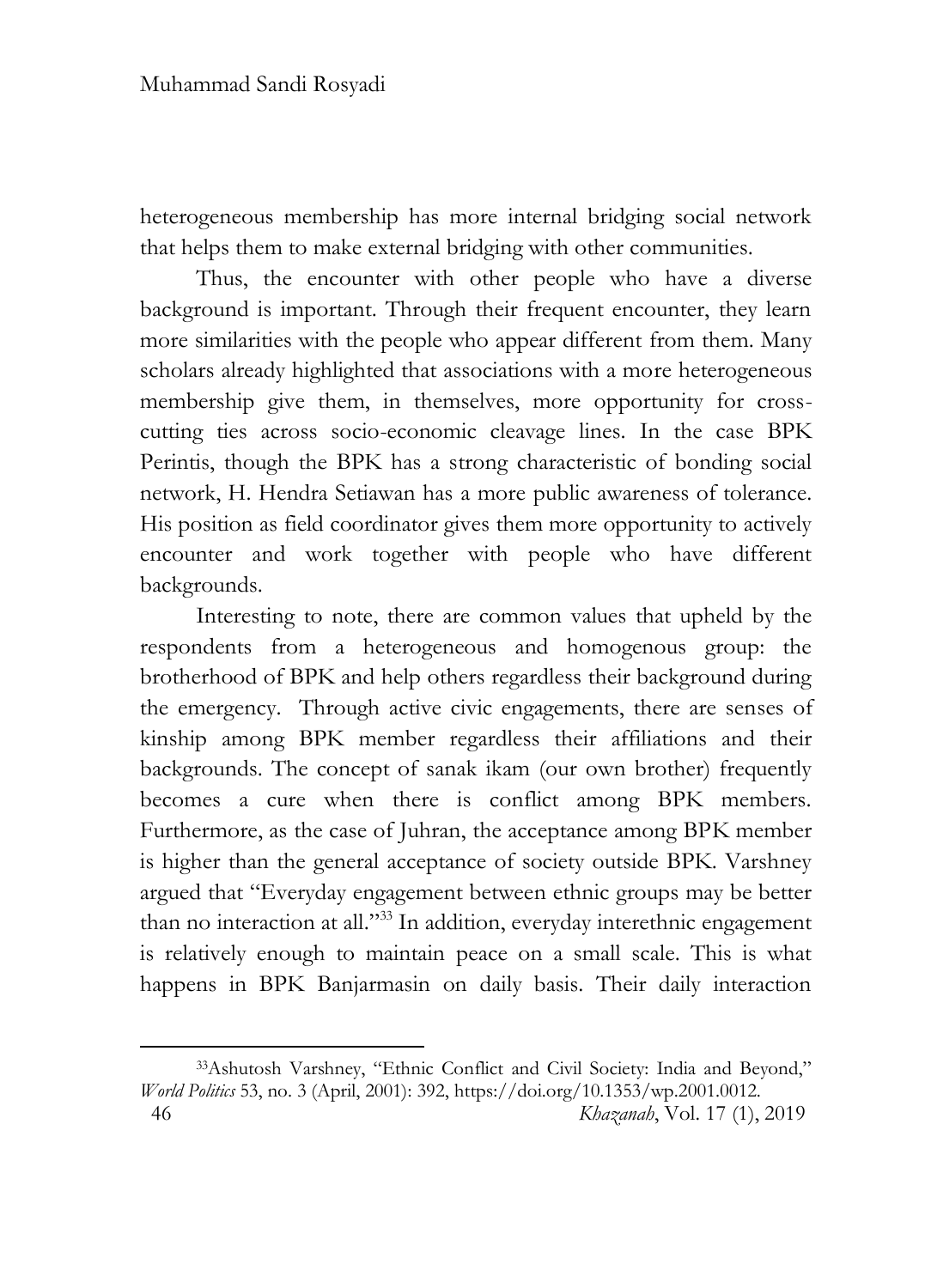*Extinguishing Fire, Igniting Tolerance: Fire Fighter Community, Civil Culture and Tolerance* 

through *waktu takumpulan* in *posko* and HT help them to know each other and build a civic culture of tolerance.

#### **Politic and Contestation among BPK**

The large number of BPK in Banjarmasin also has prone to conflict. In fact, the conflicts between BPK frequently happen especially during extinguishing fire. Usually, the problem is also finished when the fire successfully extinguished. Yet, if the problem continues, the chief of each BPK will meet and mediated by the elder BPK. The priority in discussing this kind of problem is whether any members are injured, whether they have been treated or not.While friction itself usually resolved by reminding each other that they are actually brothers, as fellow BPK. The brotherhood of BPK becomes a civic culture that upheld by the members of BPK regardless of their background and organizations.

However, this brotherhood also might become a threat toward pluralism and civil society itself. If we take a look at the history of BPK establishment, BPK becomes a vessel to distinguish or demarcate between local and Chinese descendant in Banjarmasin. This happens due to stronger bonding practices rather than bridgingpractices.

Within the case of BPK in Banjarmasin, the civic engagement to gain social capital is begun with individual initiatives for voluntary participation in the public sphere. This initiative becomes a pattern for many rich people in Banjarmasin. Whoever wants to participate and be known in the public sphere, they choose to initiate a BPK or give funding to establish BPK. However, it does not rule out the possibility that this individual voluntarism and organizational involvement might change into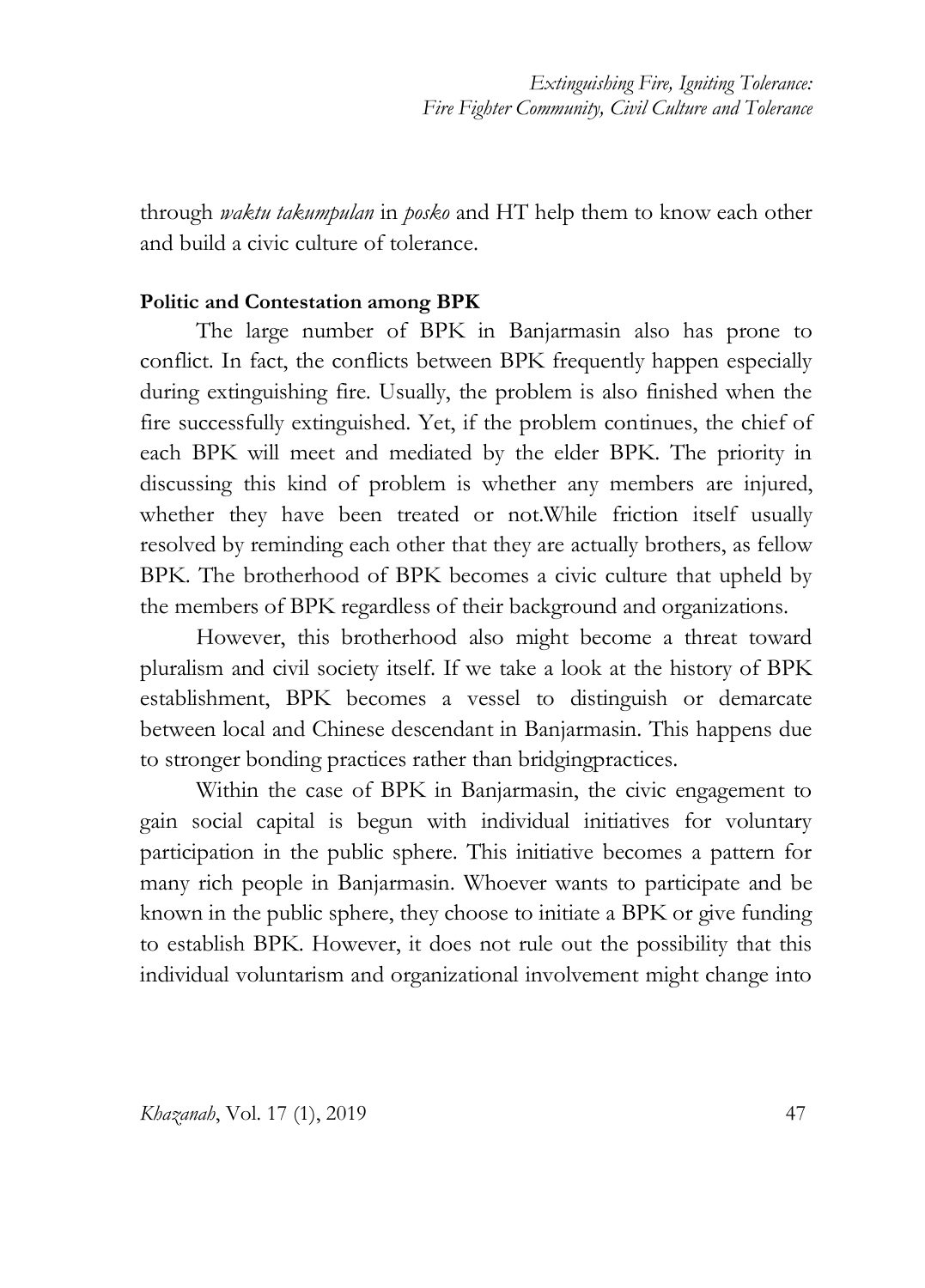electoral participation machine. As shown by Ahnaf, political opportunity often becomes a significant factor of horizontal conflict in a society.<sup>34</sup>

This also affects the competition among BPK, because many BPK founders are rich people, so they want their BPK to be the best BPK, both in terms of vehicles, machinery, and equipment also achievements. So that BPK not only becomes a good prestige competition for BPK founders but also its members, to be a better BPK than others, so it is possible that it also happens when in a fire accident, they race to come the fastest to the location off iredisaster, get the best position in extinguishing the fire and have a big contribution in extinguishing the fire in that area, to gain prestigious and recognition from other BPK.

The strong brotherhood that BPK had, not only having a positive side as an igniter tolerant to all members of BPK but also have a negative side in it which is potentially damaging to the tolerance itself existing in society because it has an indication as bridging in bounding civil society. Furthermore, it also has a possibility of ending up in conflict because BPK has only Bridging in their internal, only tolerant of people with different backgrounds as long as they have the same identity that is BPK members, which then make them an inclusive association in terms of internal but exclusive in an external context.

### **Conclusion**

1

Independent firefighters community (BPK) in Banjarmasin with their characters that are, voluntary whose membership is not based on business or economic base, then public awareness is BPK focusing on issues that occur in Banjarmasin society, moreover disaster and bridging with no exceptions against the background and identity of members such

<sup>34</sup> Ahnaf and Widyantoro, "Democracy, Uncivil Society and Development: Evidence from Indonesian Province of Yogyakarta," 15.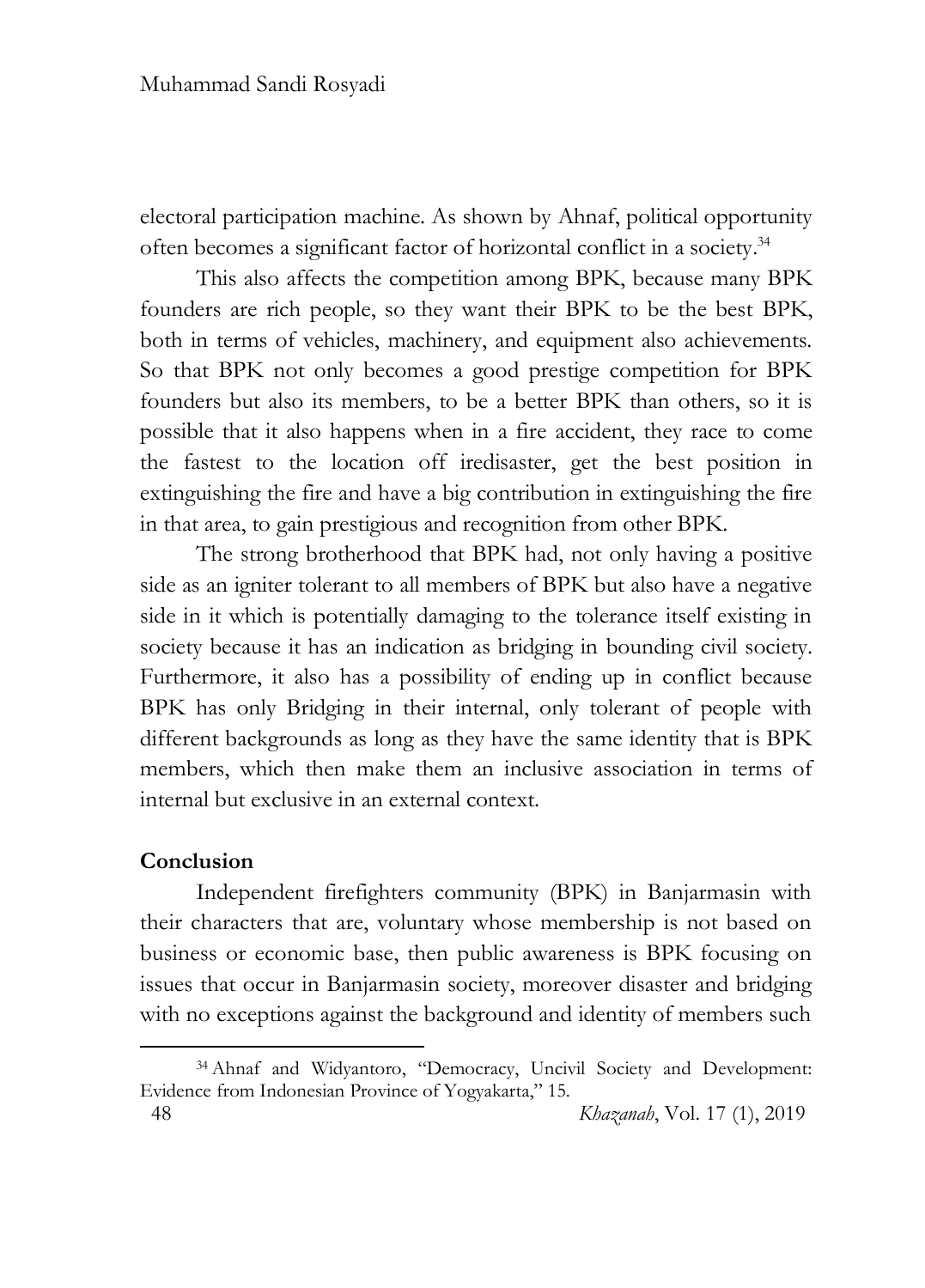as religion, ethnic, social status and others. Provide a positive impact on the attitude of tolerance of its members. Seen from the way they help others in emergency situations who never choose who to help and who does not.

In addition, BPK Banjarmasin as a whole who has members with a high level of diversity is forming a brotherhood among its members. The attitude of "*sanak ikam*" or "your brother" brings up the attitude of civic members' tolerance of all the differences that exist in other individuals in general and differences in members of BPK in particular.

On a more personal level, a member's attitude towards tolerance can also be affected by the diversity of members in BPK their affiliated. It can be seen how members of the BPK who are more heterogeneous, have a more open mind and appreciate the difference and accept it, in the other hand, members who come from more homogeny BPK groups, they can still appreciate the difference but not to accept.

However, BPK that has grown very rapidly since 1997 has the possibility of being a place for political contestation. Especially for owners of BPK who coming from wealthy family, BPK becomes one of their ways to gain social capital and recognition from society. This raises competition among BPK to be better than others, so BPK could be transformed into a "pride competition".

This can be a barrier to BPK in fostering tolerance. This is because the political contestation of the owners and the "pride competition" between these BPK can lead to internal conflicts. Other than that, a very strong brotherhood of BPK can be a boomerang in fostering tolerance in Banjarmasin society. This is because there is no experience for BPK in facing conflict situation between BPK and the group outside BPK. It does not rule out of possibility BPK as bridging association but on the other side also bounding association. Thus, on one side BPK has been playing a role in fostering tolerance in Banjarmasin society, did not rule

*Khazanah*, Vol. 17 (1), 2019 49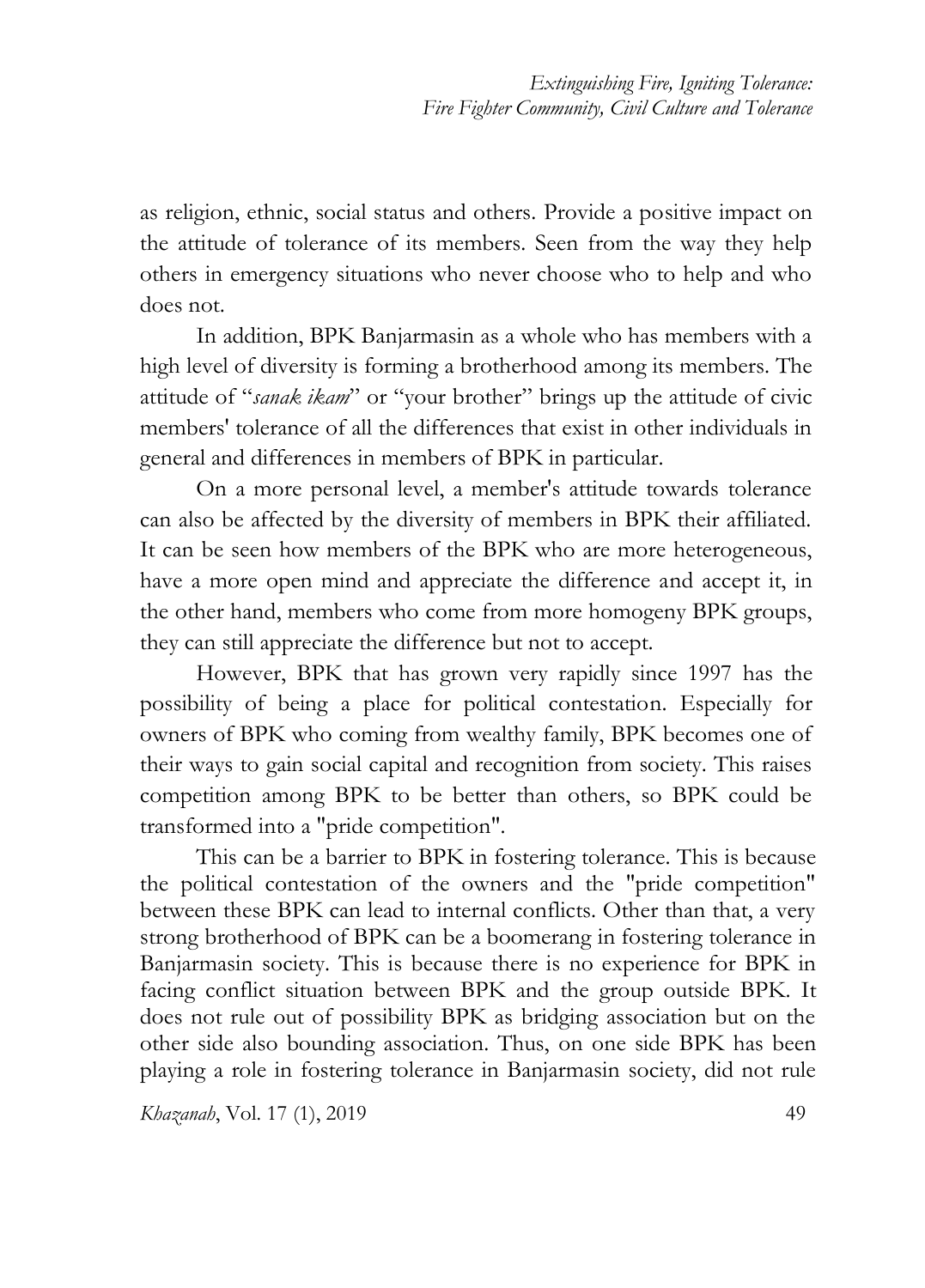out the possibility in the future become a double-edged knife that even destroys the tolerance that has been formed.

### **References**

Abidin, M Zainal. "Civil Society dalam Wajah Keislaman dan Keindonesiaan." *Khazanah: Jurnal Studi Islam Dan Humaniora* 12, no.2(August8,2014).

https://doi.org/10.18592/khazanah.v12i2.1607.

- Ahnaf, Mohammad Iqbal, and Hary Widyantoro. "Democracy, Uncivil Society and Development: Evidence from Indonesian Province of Yogyakarta." *Development Research Conference in Stockholm University Panel on Democracy and Development*, 2016.
- Banjarmasin, BPS Kota. *Kota Banjarmasin dalam Angka 2016*. Banjarmasin: Badan Pusat Statistik Kota Banjarmasin, 2016.
- Berman, Sheri. "Civil Society and The Collapse of The Weimar Republic." *World Politics* 49, no. 3 (1997): 401–429. https://doi.org/10.1353/wp.1997.0008.
- Carothers, Thomas, and William Barndt. "Civil Society." *Foreign Policy 10*, no. 3 (October, 1999): 18–29. DOI: 10.2307/1149558.
- Carson, Donald A. *The Intolerance of Tolerance*. Michigan, USA: Wm. B. Eerdmans Publishing Co., 2012.
- Chandhoke, Neera. "Civil Society." *Development in Practice* 17, no.4 (November,2018):607-614.

https://doi.org/10.1080/09614520701469658.

- Diamond, Larry. "Civil Society and The Development of Democracy." *Estudios/Working Papers (Centro de Estudios Avanzados En Ciencias Sociales)*, no. 101 (1997): 1.
- Doorn, Marjoka van. "The Nature of Tolerance and The Social Circumstances in Which It Emerges." *Current Sociology* 62, no. 6 (October,2014):905–927.

https://doi.org/10.1177/0011392114537281.

Edwards, Michael. *Civil Society*. Malden,USA: Polity Press, 2009.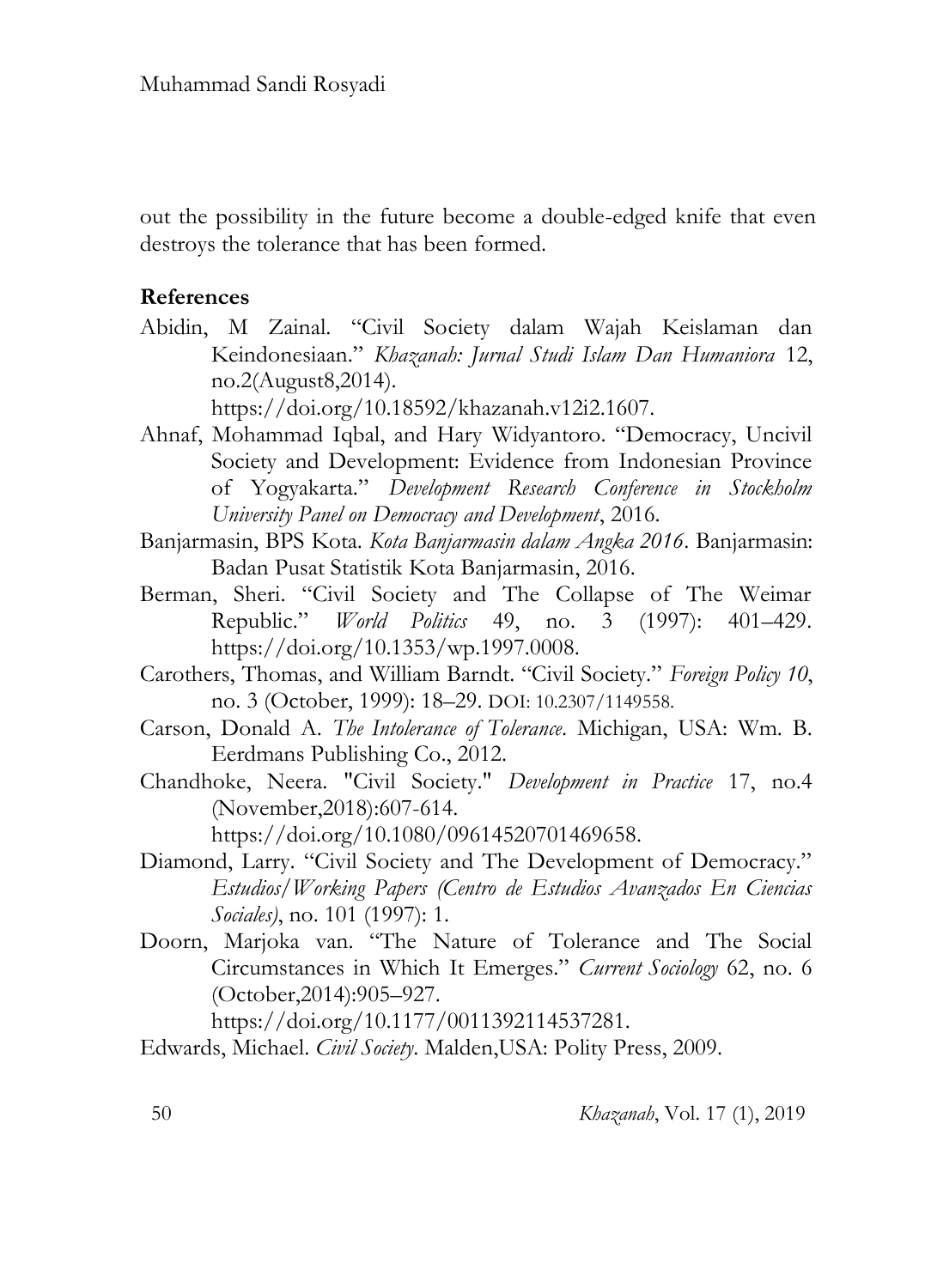- Fukuyama, Mr Francis. *Social Capital and Civil Society*. International Monetary Fund, 2000.
- García, Rafael Vázquez. *Civil Societies and Social Movements: Potentials and Problems.* London: Routledge, 2007.
- Glover, Troy D, Kimberly J Shinew, and Diana C Parry. "Association, Sociability, and Civic Culture: The Democratic Effect of Community Gardening." *Leisure Sciences* 27, no. 1 (January 1, 2005): 75–92. https://doi.org/10.1080/01490400590886060.
- Gutorov, V. A. "Civil Society and the Theory of Democracy: a View from Intellectual Heritage of the XX-th Century." *RUDN Journal of Political Science* 5, no. 1 (December 15, 2015): 50–60.
- Lipschuts, Ronnie D. "Reconstructic World Politics: The Emergence of Global Civil Society." *Millenium: Journal of International Studies* 21, no.3 (December1,1992):389-420. https://doi.org/10.1177%2F03058298920210031001.
- Migdal, Joel S. *State and Society: Studying How States and Societies Transform and Constitute One Another*. Cambridge, UK: Cambridge University Press, 2003.
- Putnam, Robert D. "Bowling Alone: America's Declining Social Capital." In *Culture and Politics: A Reader*, edited by Lane Crothers and Charles Lockhart, 223–234. New York: St. Martin Press, 2000. https://doi.org/10.1007/978-1-349-62397-6\_12.
	- ———. *Bowling Alone: The Collapse and Revival of American Community*. New York: Simon and Schuster Paperbacks, 2001.
- Putnam, Robert D., Robert Leonardi, and Raffaella Y. Nanetti. *Making Democracy Work: Civic Traditions in Modern Italy*. New Jersey: Princeton University Press, 1994.
- Sugianto, Achmad. "Efektifitas Peran Serta Masyarakat Dalam Pengelolaan Pemadam Kebakaran (BPK) Mandiri Sebagai Fungsi Pelayanan Publik (Objek Studi: Kota Banjarmasin)." Masters, Program Pasca Sarjana Universitas Diponegoro, 2001. http://eprints.undip.ac.id/11895/.